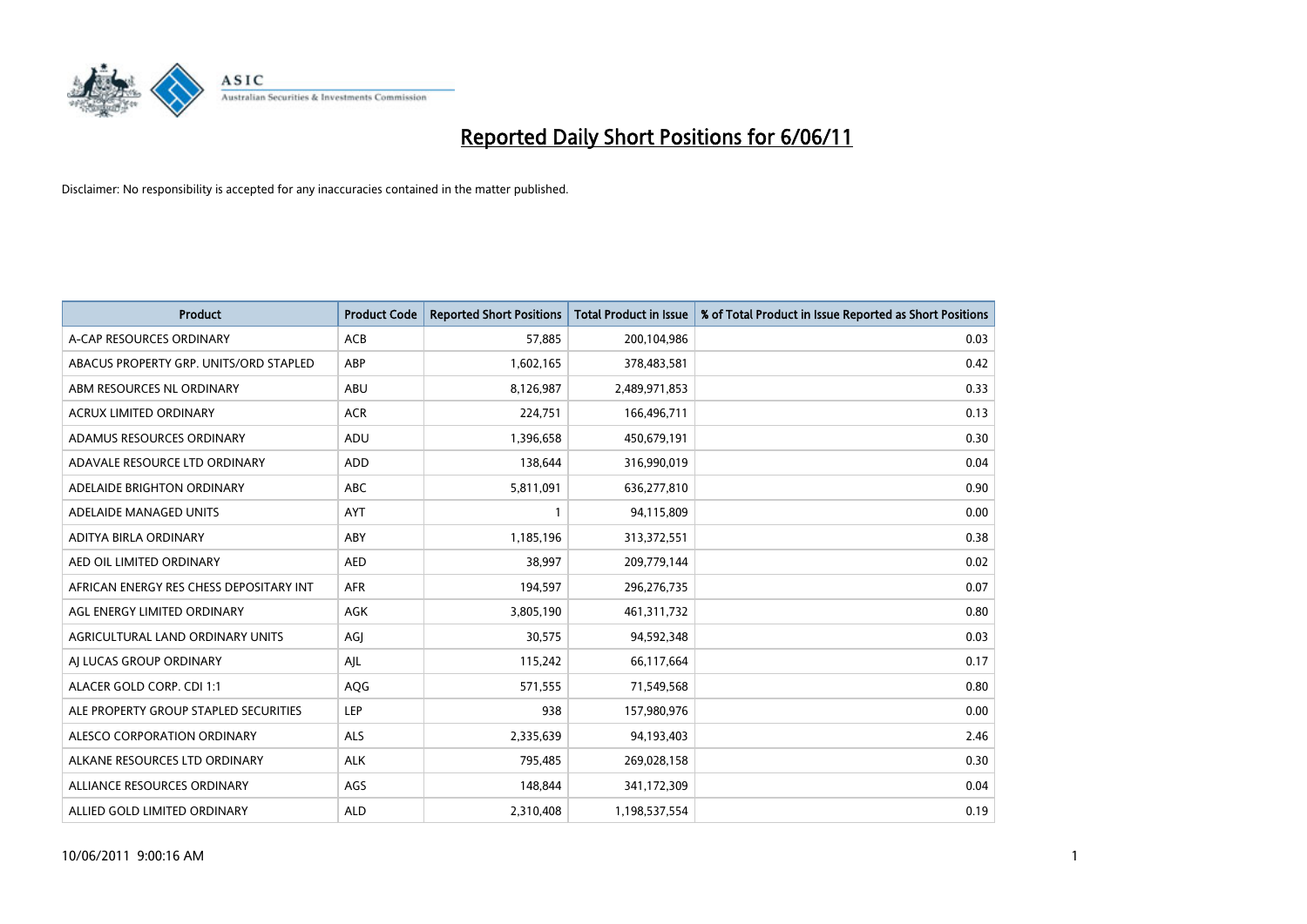

| <b>Product</b>                          | <b>Product Code</b> | <b>Reported Short Positions</b> | <b>Total Product in Issue</b> | % of Total Product in Issue Reported as Short Positions |
|-----------------------------------------|---------------------|---------------------------------|-------------------------------|---------------------------------------------------------|
| ALTONA MINING LTD ORDINARY              | <b>AOH</b>          | 500,000                         | 472,133,029                   | 0.11                                                    |
| ALUMINA LIMITED ORDINARY                | <b>AWC</b>          | 25,758,518                      | 2,440,196,187                 | 1.05                                                    |
| AMADEUS ENERGY ORDINARY                 | AMU                 | 488.131                         | 300,288,855                   | 0.16                                                    |
| AMALGAMATED HOLDINGS ORDINARY           | AHD                 | 16,837                          | 157,461,063                   | 0.01                                                    |
| AMCOR LIMITED ORDINARY                  | <b>AMC</b>          | 8,208,527                       | 1,227,416,280                 | 0.65                                                    |
| AMP LIMITED ORDINARY                    | AMP                 | 13,468,177                      | 2,811,693,913                 | 0.45                                                    |
| AMPELLA MINING ORDINARY                 | <b>AMX</b>          | 791.867                         | 204,785,108                   | 0.40                                                    |
| ANSELL LIMITED ORDINARY                 | <b>ANN</b>          | 3,919,822                       | 133,011,550                   | 2.97                                                    |
| ANTARES ENERGY LTD ORDINARY             | <b>AZZ</b>          | 101,632                         | 275,974,167                   | 0.04                                                    |
| ANZ BANKING GRP LTD ORDINARY            | <b>ANZ</b>          | 13,363,869                      | 2,596,828,457                 | 0.47                                                    |
| APA GROUP STAPLED SECURITIES            | <b>APA</b>          | 7,210,728                       | 556,193,951                   | 1.30                                                    |
| APEX MINERALS NL ORDINARY               | <b>AXM</b>          | 990,197                         | 5,550,243,713                 | 0.02                                                    |
| APN EUROPEAN RETAIL UNITS STAPLED SEC.  | <b>AEZ</b>          | 11,832                          | 544,910,660                   | 0.00                                                    |
| APN NEWS & MEDIA ORDINARY               | <b>APN</b>          | 23,598,424                      | 618,568,292                   | 3.82                                                    |
| AQUARIUS PLATINUM. ORDINARY             | <b>AOP</b>          | 3,903,959                       | 470,070,802                   | 0.80                                                    |
| AQUILA RESOURCES ORDINARY               | <b>AQA</b>          | 4,667,473                       | 374,368,499                   | 1.28                                                    |
| ARAFURA RESOURCE LTD ORDINARY           | <b>ARU</b>          | 6,012,769                       | 367,980,342                   | 1.64                                                    |
| ARB CORPORATION ORDINARY                | <b>ARP</b>          | 4,481                           | 72,481,302                    | 0.00                                                    |
| ARDENT LEISURE GROUP STAPLED SECURITIES | AAD                 | 596,034                         | 318,147,978                   | 0.18                                                    |
| ARISTOCRAT LEISURE ORDINARY             | ALL                 | 36,999,365                      | 536,480,307                   | 6.87                                                    |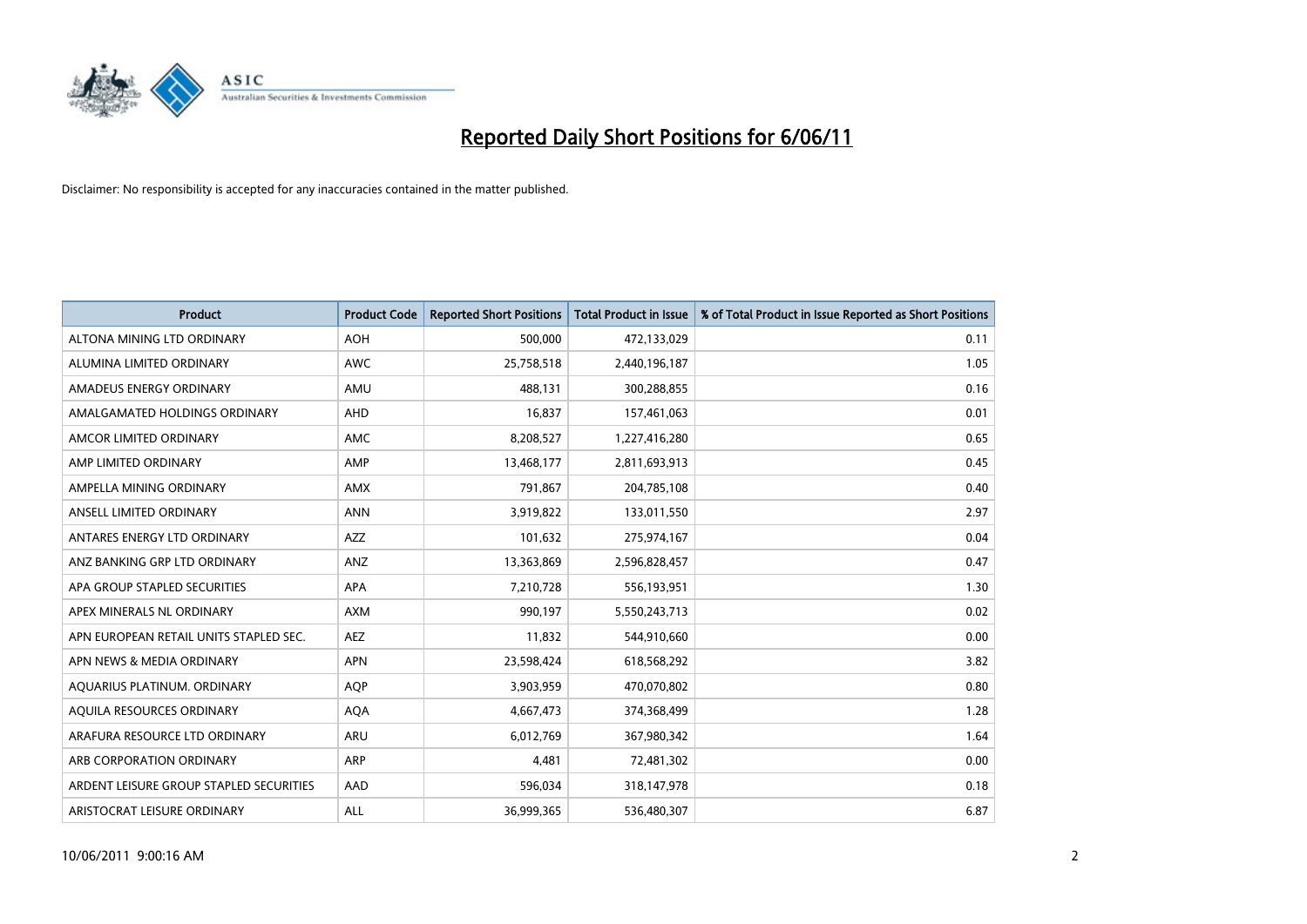

| <b>Product</b>                          | <b>Product Code</b> | <b>Reported Short Positions</b> | <b>Total Product in Issue</b> | % of Total Product in Issue Reported as Short Positions |
|-----------------------------------------|---------------------|---------------------------------|-------------------------------|---------------------------------------------------------|
| <b>ASCIANO LIMITED ORDINARY</b>         | <b>AIO</b>          | 19,152,120                      | 2,926,103,883                 | 0.66                                                    |
| ASG GROUP LIMITED ORDINARY              | ASZ                 | 68,401                          | 169,117,796                   | 0.04                                                    |
| ASPEN GROUP ORD/UNITS STAPLED           | <b>APZ</b>          | 1,078,883                       | 579,826,041                   | 0.18                                                    |
| ASPIRE MINING LTD ORDINARY              | <b>AKM</b>          | 583,881                         | 539,971,483                   | 0.11                                                    |
| <b>ASTON RES LTD ORDINARY</b>           | <b>AZT</b>          | 201,372                         | 204,527,604                   | 0.09                                                    |
| ASTRO JAP PROP GROUP STAPLED SECURITIES | AJA                 | 22,085                          | 58,445,002                    | 0.04                                                    |
| ASX LIMITED ORDINARY                    | <b>ASX</b>          | 1,936,561                       | 175,136,729                   | 1.10                                                    |
| ATLANTIC LIMITED ORDINARY               | ATI                 | 173,694                         | 113,210,529                   | 0.15                                                    |
| ATLAS IRON LIMITED ORDINARY             | <b>AGO</b>          | 1,837,642                       | 824,526,142                   | 0.20                                                    |
| AUCKLAND INTERNATION ORDINARY           | <b>AIA</b>          | 162,720                         | 1,322,564,489                 | 0.01                                                    |
| AURORA MINERALS LTD ORDINARY            | <b>ARM</b>          | 416                             | 104,167,499                   | 0.00                                                    |
| <b>AURORA OIL &amp; GAS ORDINARY</b>    | <b>AUT</b>          | 4,549,785                       | 403,687,342                   | 1.12                                                    |
| <b>AUSDRILL LIMITED ORDINARY</b>        | ASL                 | 201,978                         | 301,419,184                   | 0.05                                                    |
| AUSENCO LIMITED ORDINARY                | <b>AAX</b>          | 3,632,041                       | 122,987,022                   | 2.95                                                    |
| AUSTAL LIMITED ORDINARY                 | ASB                 | 250,855                         | 188,069,638                   | 0.13                                                    |
| AUSTAR UNITED ORDINARY                  | <b>AUN</b>          | 2,506,159                       | 1,271,389,658                 | 0.19                                                    |
| <b>AUSTBROKERS HOLDINGS ORDINARY</b>    | <b>AUB</b>          | $\overline{2}$                  | 54,658,736                    | 0.00                                                    |
| AUSTIN ENGINEERING ORDINARY             | <b>ANG</b>          | 198,614                         | 71,714,403                    | 0.27                                                    |
| <b>AUSTRALAND ASSETS ASSETS</b>         | AAZPB               | 1,168                           | 2,750,000                     | 0.04                                                    |
| AUSTRALAND PROPERTY STAPLED SECURITY    | <b>ALZ</b>          | 999.405                         | 576,846,597                   | 0.16                                                    |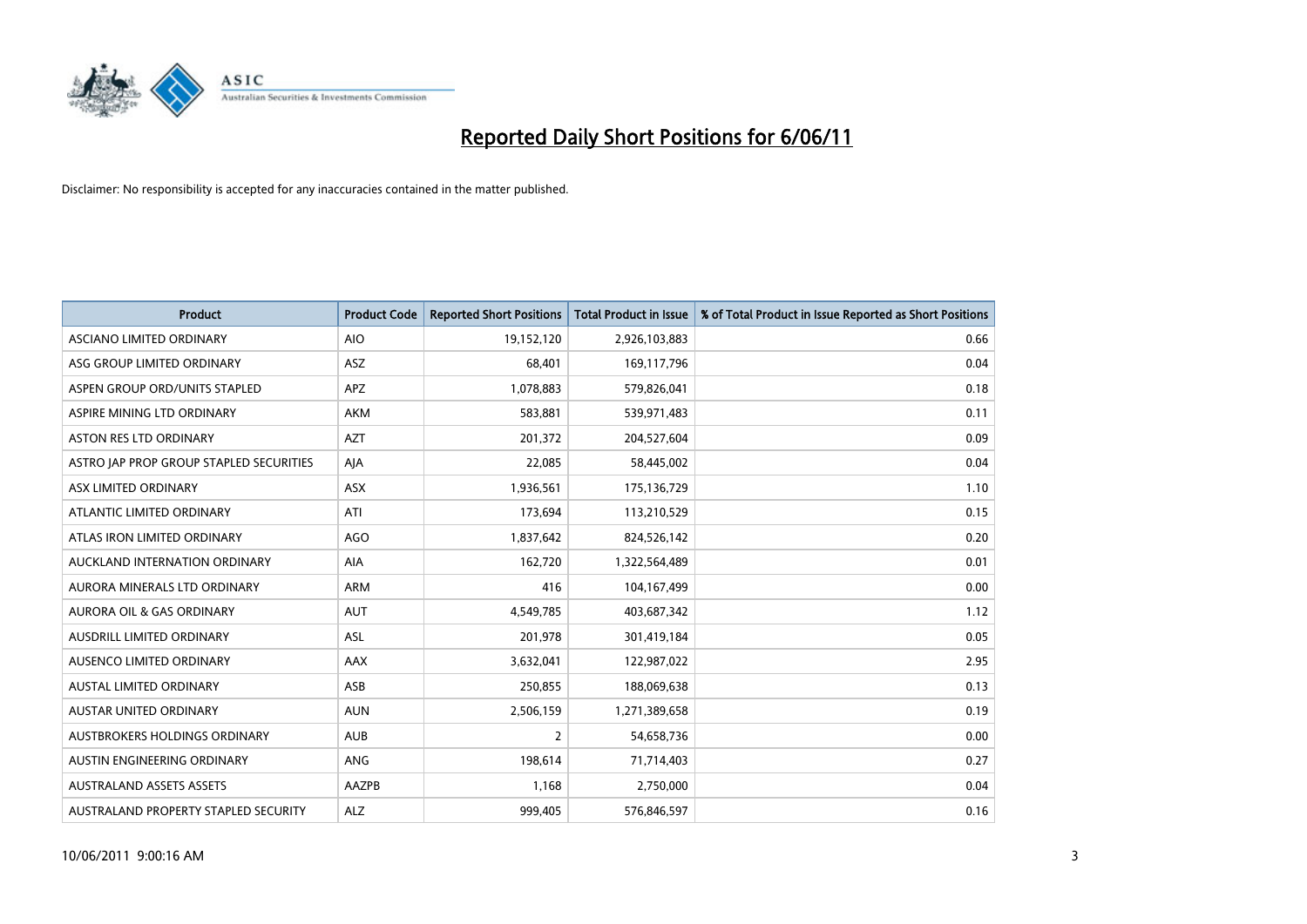

| <b>Product</b>                       | <b>Product Code</b> | <b>Reported Short Positions</b> | <b>Total Product in Issue</b> | % of Total Product in Issue Reported as Short Positions |
|--------------------------------------|---------------------|---------------------------------|-------------------------------|---------------------------------------------------------|
| AUSTRALIAN AGRICULT, ORDINARY        | AAC                 | 1,546,903                       | 303,904,127                   | 0.53                                                    |
| AUSTRALIAN EDUCATION UNITS           | <b>AEU</b>          | 625,000                         | 175,465,397                   | 0.36                                                    |
| AUSTRALIAN FOUNDAT, ORDINARY         | AFI                 | 9.800                           | 1,016,903,220                 | 0.00                                                    |
| AUSTRALIAN INFRASTR, UNITS/ORDINARY  | <b>AIX</b>          | 1,871,476                       | 620,733,944                   | 0.28                                                    |
| AUSTRALIAN MINES LTD ORDINARY        | <b>AUZ</b>          | 1,400,000                       | 576,910,315                   | 0.24                                                    |
| AUSTRALIAN PHARM, ORDINARY           | API                 | 782,441                         | 488,115,883                   | 0.15                                                    |
| AUTOMOTIVE HOLDINGS ORDINARY         | <b>AHE</b>          | 116,099                         | 260,345,713                   | 0.04                                                    |
| AVEXA LIMITED ORDINARY               | <b>AVX</b>          | 243,657                         | 847,688,779                   | 0.03                                                    |
| AWE LIMITED ORDINARY                 | <b>AWE</b>          | 2,415,104                       | 521,871,941                   | 0.47                                                    |
| AZUMAH RESOURCES ORDINARY            | <b>AZM</b>          | 91,934                          | 279,196,055                   | 0.03                                                    |
| <b>BANDANNA ENERGY ORDINARY</b>      | <b>BND</b>          | 243,169                         | 426,515,482                   | 0.06                                                    |
| BANK OF QUEENSLAND. ORDINARY         | <b>BOO</b>          | 3,814,322                       | 225,369,547                   | 1.69                                                    |
| <b>BANNERMAN RESOURCES ORDINARY</b>  | <b>BMN</b>          | 29,159                          | 234,435,934                   | 0.01                                                    |
| <b>BASE RES LIMITED ORDINARY</b>     | <b>BSE</b>          | 109,082                         | 165,341,114                   | 0.07                                                    |
| BATHURST RESOURCES ORDINARY          | <b>BTU</b>          | 6,773,967                       | 666,141,330                   | 1.01                                                    |
| <b>BAUXITE RESOURCE LTD ORDINARY</b> | <b>BAU</b>          | 109.797                         | 235,379,896                   | 0.05                                                    |
| <b>BC IRON LIMITED ORDINARY</b>      | <b>BCI</b>          | 289,346                         | 94,381,000                    | 0.31                                                    |
| BEACH ENERGY LIMITED ORDINARY        | <b>BPT</b>          | 5,085,180                       | 1,102,788,311                 | 0.47                                                    |
| BEADELL RESOURCE LTD ORDINARY        | <b>BDR</b>          | 1,414,311                       | 622,372,828                   | 0.23                                                    |
| BENDIGO AND ADELAIDE ORDINARY        | <b>BEN</b>          | 6,819,430                       | 360,282,697                   | 1.92                                                    |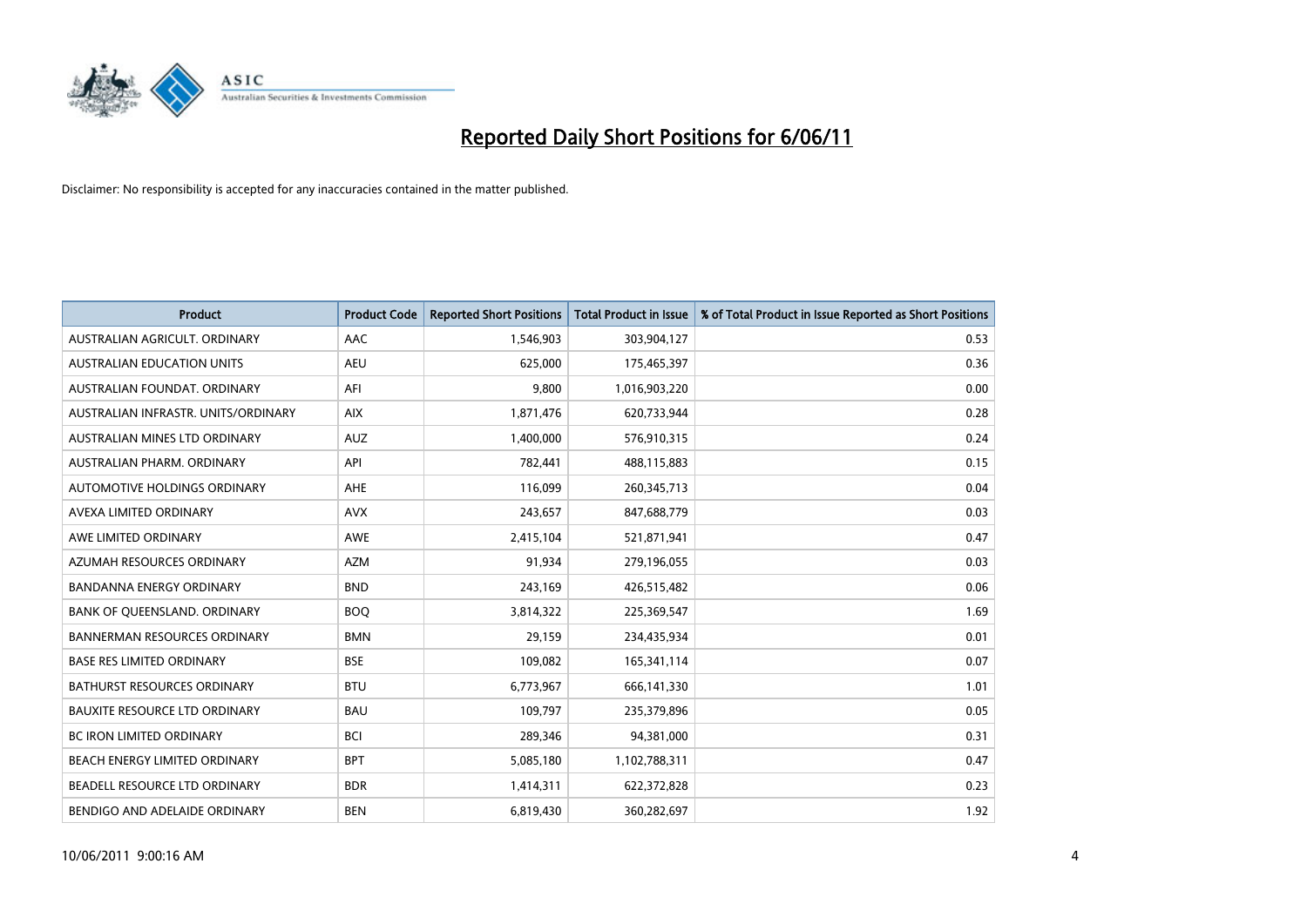

| <b>Product</b>                       | <b>Product Code</b> | <b>Reported Short Positions</b> | <b>Total Product in Issue</b> | % of Total Product in Issue Reported as Short Positions |
|--------------------------------------|---------------------|---------------------------------|-------------------------------|---------------------------------------------------------|
| BERKELEY RESOURCES ORDINARY          | <b>BKY</b>          | 506,869                         | 174,298,273                   | 0.28                                                    |
| BETASHARES ASX RES ETF UNITS         | <b>ORE</b>          | 188,220                         | 4,519,432                     | 4.16                                                    |
| <b>BHP BILLITON LIMITED ORDINARY</b> | <b>BHP</b>          | 43,160,671                      | 3,209,181,688                 | 1.34                                                    |
| <b>BILLABONG ORDINARY</b>            | <b>BBG</b>          | 14,034,695                      | 254,037,587                   | 5.53                                                    |
| <b>BIONOMICS LIMITED ORDINARY</b>    | <b>BNO</b>          | 71,105                          | 344,094,479                   | 0.02                                                    |
| <b>BIOTA HOLDINGS ORDINARY</b>       | <b>BTA</b>          | 2,225,919                       | 181,417,556                   | 1.21                                                    |
| <b>BISALLOY STEEL ORDINARY</b>       | <b>BIS</b>          | 84.480                          | 216,455,965                   | 0.04                                                    |
| BKI INVESTMENT LTD ORDINARY          | BKI                 | 508                             | 422,863,407                   | 0.00                                                    |
| <b>BLACKMORES LIMITED ORDINARY</b>   | <b>BKL</b>          | 10,000                          | 16,744,292                    | 0.06                                                    |
| <b>BLACKTHORN RESOURCES ORDINARY</b> | <b>BTR</b>          | 35,848                          | 122,918,000                   | 0.03                                                    |
| BLUESCOPE STEEL LTD ORDINARY         | <b>BSL</b>          | 54,877,328                      | 1,842,207,385                 | 2.97                                                    |
| <b>BOART LONGYEAR ORDINARY</b>       | <b>BLY</b>          | 4,401,579                       | 461,163,412                   | 0.96                                                    |
| <b>BOOM LOGISTICS ORDINARY</b>       | <b>BOL</b>          | 337,999                         | 461,500,712                   | 0.07                                                    |
| BORAL LIMITED, ORDINARY              | <b>BLD</b>          | 33,225,537                      | 729,925,990                   | 4.55                                                    |
| BOTSWANA METALS LTD ORDINARY         | <b>BML</b>          | 7,000                           | 143,717,013                   | 0.00                                                    |
| <b>BOW ENERGY LIMITED ORDINARY</b>   | <b>BOW</b>          | 7,196,327                       | 349,517,229                   | 2.05                                                    |
| <b>BRADKEN LIMITED ORDINARY</b>      | <b>BKN</b>          | 2,096,099                       | 142,834,224                   | 1.47                                                    |
| <b>BRAMBLES LIMITED ORDINARY</b>     | <b>BXB</b>          | 21,674,020                      | 1,479,357,454                 | 1.43                                                    |
| <b>BREVILLE GROUP LTD ORDINARY</b>   | <b>BRG</b>          | 2,739                           | 129,995,322                   | 0.00                                                    |
| <b>BRICKWORKS LIMITED ORDINARY</b>   | <b>BKW</b>          | 25.779                          | 147,567,333                   | 0.01                                                    |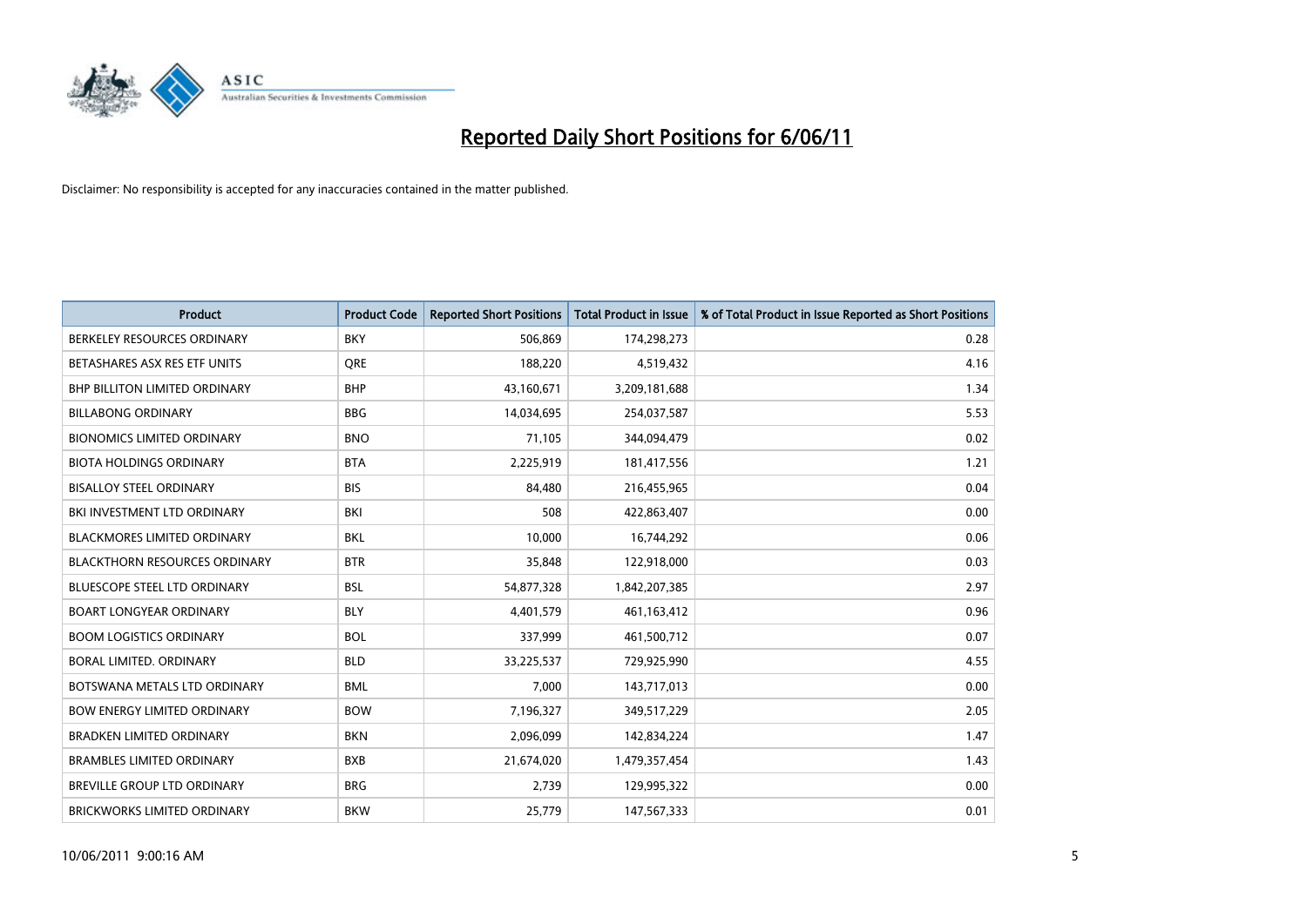

| <b>Product</b>                        | <b>Product Code</b> | <b>Reported Short Positions</b> | Total Product in Issue | % of Total Product in Issue Reported as Short Positions |
|---------------------------------------|---------------------|---------------------------------|------------------------|---------------------------------------------------------|
| <b>BROCKMAN RESOURCES ORDINARY</b>    | <b>BRM</b>          | 159,940                         | 144,803,151            | 0.11                                                    |
| BT INVESTMENT MNGMNT ORDINARY         | <b>BTT</b>          | 554,785                         | 160,000,000            | 0.35                                                    |
| <b>BURU ENERGY ORDINARY</b>           | <b>BRU</b>          | 5,543,631                       | 182,840,549            | 3.04                                                    |
| <b>BWP TRUST ORDINARY UNITS</b>       | <b>BWP</b>          | 1,519,377                       | 520,012,793            | 0.29                                                    |
| CABCHARGE AUSTRALIA ORDINARY          | CAB                 | 857,357                         | 120,437,014            | 0.69                                                    |
| CALTEX AUSTRALIA ORDINARY             | <b>CTX</b>          | 7,199,615                       | 270,000,000            | 2.65                                                    |
| <b>CAMPBELL BROTHERS ORDINARY</b>     | <b>CPB</b>          | 119,613                         | 67,503,411             | 0.17                                                    |
| CAPE LAMBERT RES LTD ORDINARY         | <b>CFE</b>          | 1,388,347                       | 571,849,603            | 0.23                                                    |
| <b>CARBON ENERGY ORDINARY</b>         | <b>CNX</b>          | 1,724,402                       | 698,517,858            | 0.23                                                    |
| <b>CARDNO LIMITED ORDINARY</b>        | CDD                 | 38,018                          | 106,863,041            | 0.03                                                    |
| CARNARVON PETROLEUM ORDINARY          | <b>CVN</b>          | 16,559,898                      | 687,820,634            | 2.41                                                    |
| <b>CARNEGIE WAVE ENERGY ORDINARY</b>  | <b>CWE</b>          | 83,000                          | 899,087,627            | 0.01                                                    |
| <b>CARPATHIAN RESOURCES ORDINARY</b>  | <b>CPN</b>          | 75.000                          | 265,533,501            | 0.03                                                    |
| CARPENTARIA EXP. LTD ORDINARY         | CAP                 | 9,777                           | 98,741,301             | 0.01                                                    |
| CARSALES.COM LTD ORDINARY             | <b>CRZ</b>          | 7,491,807                       | 234,348,300            | 3.21                                                    |
| CASH CONVERTERS ORD/DIV ACCESS        | CCV                 | 68,191                          | 379,761,025            | 0.01                                                    |
| <b>CASPIAN OIL &amp; GAS ORDINARY</b> | <b>CIG</b>          | 50,000                          | 1,331,500,513          | 0.00                                                    |
| CATALPA RESOURCES ORDINARY            | CAH                 | 258,716                         | 178,031,701            | 0.14                                                    |
| <b>CEC GROUP LIMITED ORDINARY</b>     | <b>CEG</b>          | 1,750                           | 79,662,662             | 0.00                                                    |
| <b>CELLNET GROUP ORDINARY</b>         | <b>CLT</b>          | 1,342                           | 61,596,082             | 0.00                                                    |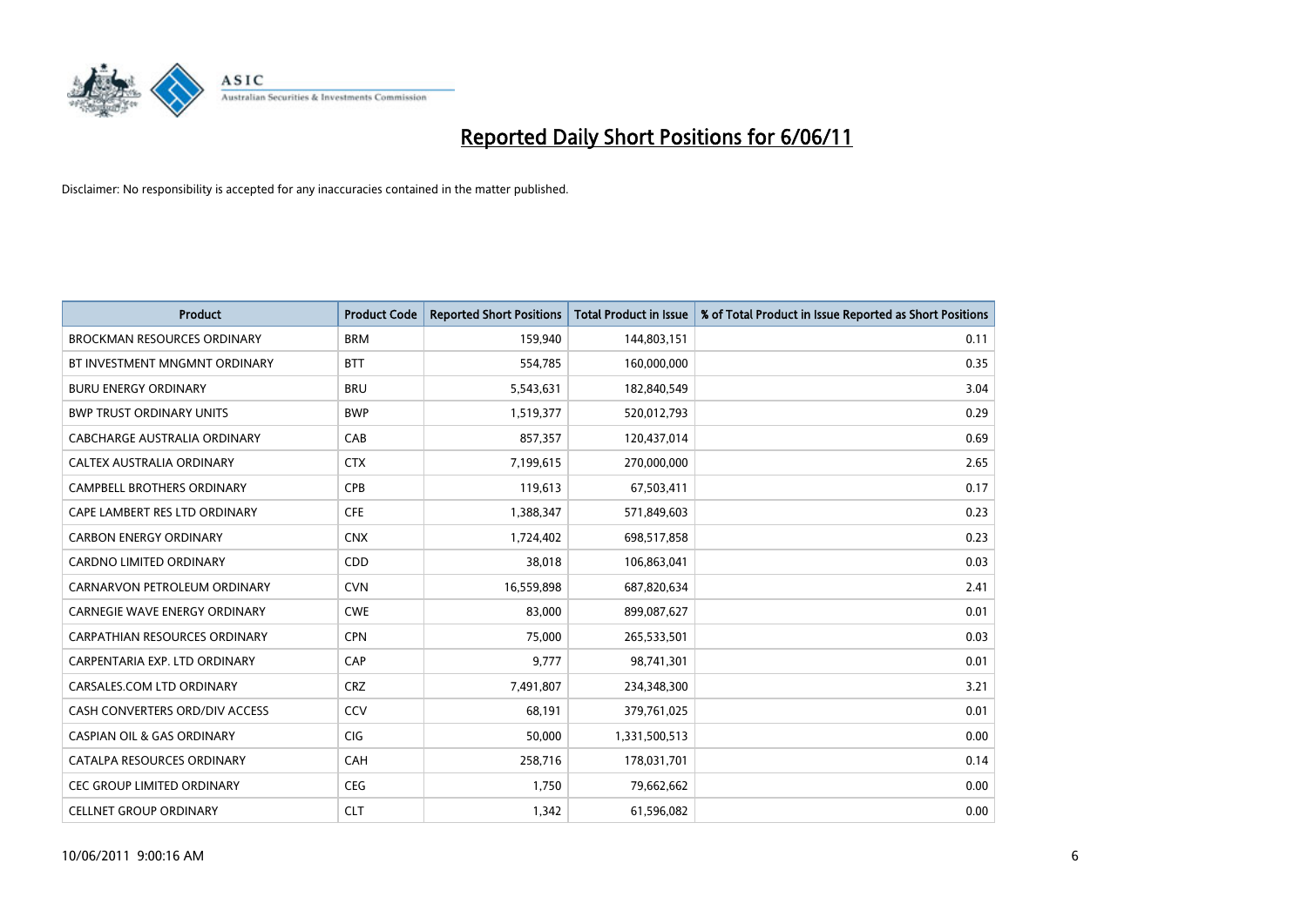

| <b>Product</b>                                | <b>Product Code</b> | <b>Reported Short Positions</b> | Total Product in Issue | % of Total Product in Issue Reported as Short Positions |
|-----------------------------------------------|---------------------|---------------------------------|------------------------|---------------------------------------------------------|
| CENTRAL PETROLEUM ORDINARY                    | <b>CTP</b>          | 79,020                          | 982,298,842            | 0.01                                                    |
| CENTRO PROPERTIES UNITS/ORD STAPLED           | <b>CNP</b>          | 16,150                          | 972,414,514            | 0.00                                                    |
| <b>CENTRO RETAIL GROUP STAPLED SECURITIES</b> | <b>CER</b>          | 2,404,782                       | 2,286,399,424          | 0.10                                                    |
| CERAMIC FUEL CELLS ORDINARY                   | <b>CFU</b>          | 1,167,073                       | 1,201,353,566          | 0.09                                                    |
| <b>CFS RETAIL PROPERTY UNITS</b>              | <b>CFX</b>          | 48,555,632                      | 2,839,591,911          | 1.71                                                    |
| CGA MINING LIMITED ORDINARY                   | <b>CGX</b>          | 248.846                         | 333,265,726            | 0.07                                                    |
| <b>CHALLENGER DIV.PRO. STAPLED UNITS</b>      | <b>CDI</b>          | 96,134                          | 908,316,513            | 0.01                                                    |
| <b>CHALLENGER INFRAST, STAPLED UNITS</b>      | <b>CIF</b>          | 13,519                          | 316,223,785            | 0.00                                                    |
| <b>CHALLENGER LIMITED ORDINARY</b>            | CGF                 | 6,990,667                       | 499,395,270            | 1.39                                                    |
| CHANDLER MACLEOD LTD ORDINARY                 | <b>CMG</b>          | 11,970                          | 463,971,344            | 0.00                                                    |
| CHARTER HALL GROUP STAPLED US PROHIBIT.       | <b>CHC</b>          | 1,294,161                       | 306,341,814            | 0.41                                                    |
| <b>CHARTER HALL OFFICE UNIT</b>               | COO                 | 3,492,920                       | 493,319,730            | 0.71                                                    |
| <b>CHARTER HALL RETAIL UNITS</b>              | <b>COR</b>          | 295,270                         | 305,200,723            | 0.08                                                    |
| CHEMGENEX PHARMACEUT ORDINARY                 | <b>CXS</b>          | 5,178,209                       | 313,558,870            | 1.66                                                    |
| CITIGOLD CORP LTD ORDINARY                    | <b>CTO</b>          | 2,059,217                       | 1,105,078,301          | 0.18                                                    |
| <b>CLARIUS GRP LTD ORDINARY</b>               | <b>CND</b>          | 192,612                         | 88,128,815             | 0.22                                                    |
| CLINUVEL PHARMACEUT. ORDINARY                 | <b>CUV</b>          | 4,127                           | 30,381,706             | 0.01                                                    |
| <b>CLOUGH LIMITED ORDINARY</b>                | <b>CLO</b>          | 285,849                         | 769,801,269            | 0.03                                                    |
| <b>COAL &amp; ALLIED ORDINARY</b>             | <b>CNA</b>          | 7,900                           | 86,584,735             | 0.00                                                    |
| COAL OF AFRICA LTD ORDINARY                   | <b>CZA</b>          | 390,543                         | 531,139,661            | 0.08                                                    |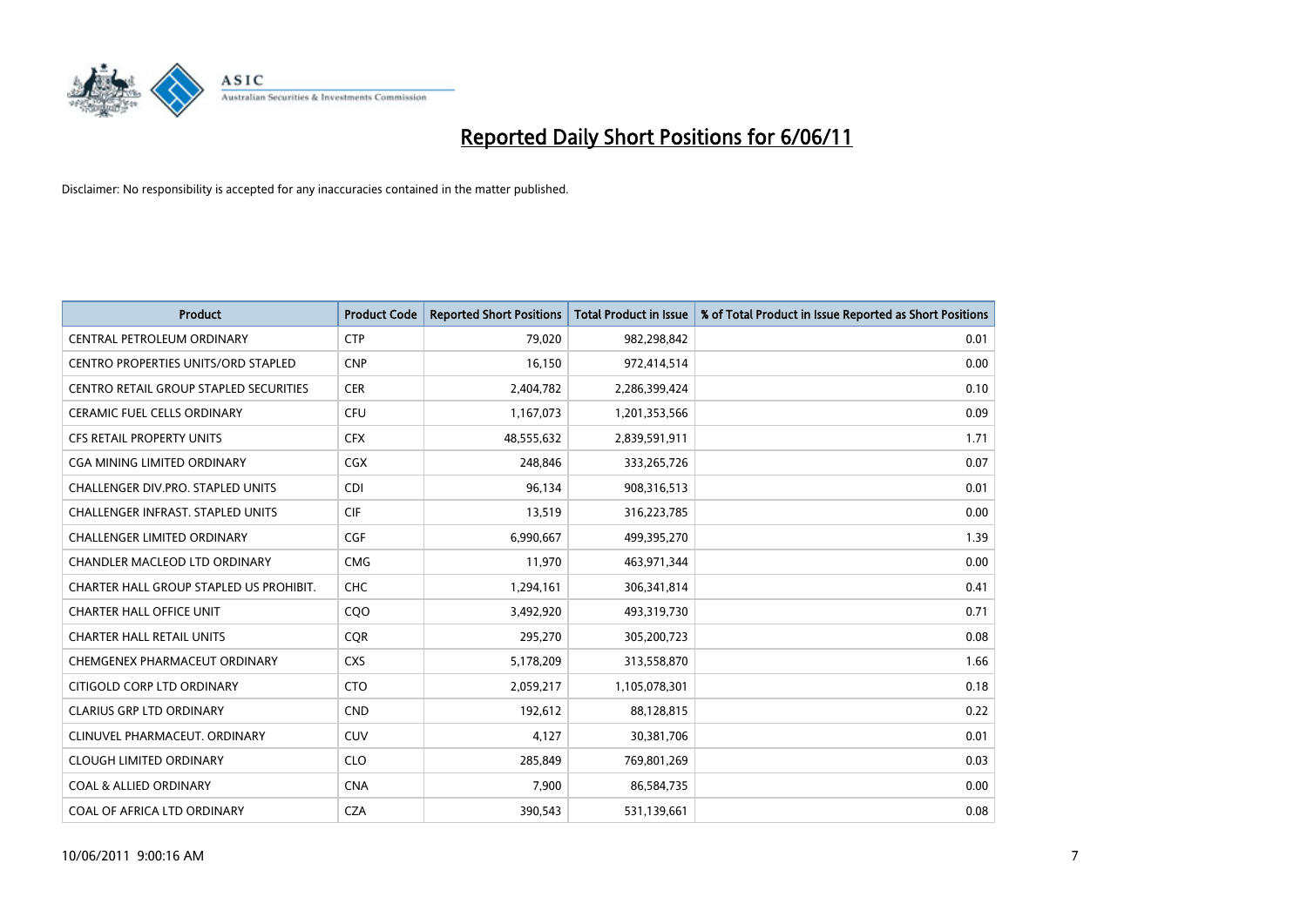

| <b>Product</b>                          | <b>Product Code</b> | <b>Reported Short Positions</b> | <b>Total Product in Issue</b> | % of Total Product in Issue Reported as Short Positions |
|-----------------------------------------|---------------------|---------------------------------|-------------------------------|---------------------------------------------------------|
| <b>COALSPUR MINES LTD ORDINARY</b>      | <b>CPL</b>          | 800,235                         | 532,215,816                   | 0.14                                                    |
| COCA-COLA AMATIL ORDINARY               | <b>CCL</b>          | 9,551,495                       | 757,981,346                   | 1.24                                                    |
| <b>COCHLEAR LIMITED ORDINARY</b>        | <b>COH</b>          | 1,770,171                       | 56,745,023                    | 3.10                                                    |
| COCKATOO COAL ORDINARY                  | <b>COK</b>          | 8,481,715                       | 1,016,096,908                 | 0.82                                                    |
| <b>COKAL LTD ORDINARY</b>               | <b>CKA</b>          | 392,815                         | 128,495,735                   | 0.31                                                    |
| COMMONWEALTH BANK, ORDINARY             | <b>CBA</b>          | 18,648,317                      | 1,558,627,244                 | 1.16                                                    |
| COMMONWEALTH PROP ORDINARY UNITS        | <b>CPA</b>          | 49,366,910                      | 2,449,599,711                 | 2.04                                                    |
| <b>COMPASS RESOURCES ORDINARY</b>       | <b>CMR</b>          | 160,952                         | 147,402,920                   | 0.11                                                    |
| COMPUTERSHARE LTD ORDINARY              | CPU                 | 4,669,476                       | 555,664,059                   | 0.81                                                    |
| <b>CONNECTEAST GROUP STAPLED</b>        | <b>CEU</b>          | 19,621,870                      | 3,940,145,951                 | 0.50                                                    |
| CONQUEST MINING ORDINARY                | CQT                 | 555,523                         | 583,241,478                   | 0.08                                                    |
| CONSOLIDATED MEDIA, ORDINARY            | <b>CMI</b>          | 3,506,919                       | 561,834,996                   | 0.62                                                    |
| CONTANGO MICROCAP ORDINARY              | <b>CTN</b>          | 7,500                           | 146,423,793                   | 0.01                                                    |
| CONTINENTAL COAL LTD ORDINARY           | CCC                 | 729,225                         | 1,980,616,757                 | 0.04                                                    |
| <b>COOPER ENERGY LTD ORDINARY</b>       | COE                 | 89,539                          | 292,576,001                   | 0.03                                                    |
| <b>COPPER STRIKE LTD ORDINARY</b>       | <b>CSE</b>          | 714                             | 129,455,571                   | 0.00                                                    |
| <b>CORDLIFE LIMITED ORDINARY</b>        | CBB                 |                                 | 145,360,920                   | 0.00                                                    |
| COUNT FINANCIAL ORDINARY                | COU                 | 732,366                         | 262,212,976                   | 0.28                                                    |
| <b>CREDIT CORP GROUP ORDINARY</b>       | <b>CCP</b>          | 4,998                           | 45,210,752                    | 0.01                                                    |
| <b>CROMWELL PROP STAPLED SECURITIES</b> | <b>CMW</b>          | 230,164                         | 964,737,315                   | 0.02                                                    |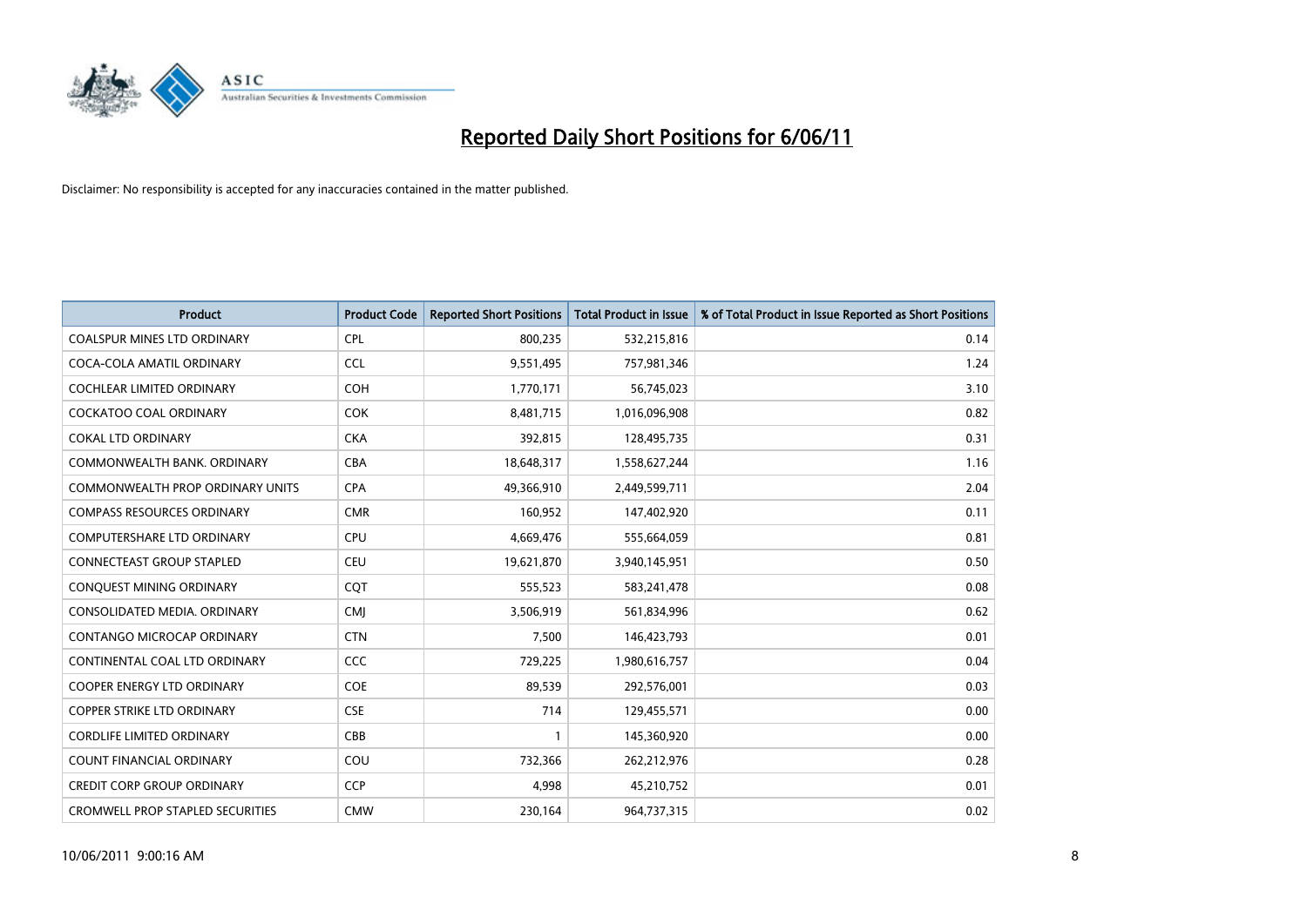

| <b>Product</b>                     | <b>Product Code</b> | <b>Reported Short Positions</b> | <b>Total Product in Issue</b> | % of Total Product in Issue Reported as Short Positions |
|------------------------------------|---------------------|---------------------------------|-------------------------------|---------------------------------------------------------|
| <b>CROWN LIMITED ORDINARY</b>      | <b>CWN</b>          | 3,668,633                       | 754,131,800                   | 0.46                                                    |
| <b>CSG LIMITED ORDINARY</b>        | CSV                 | 786,135                         | 282,567,499                   | 0.27                                                    |
| <b>CSL LIMITED ORDINARY</b>        | <b>CSL</b>          | 8,399,927                       | 529,396,133                   | 1.54                                                    |
| <b>CSR LIMITED ORDINARY</b>        | <b>CSR</b>          | 12,671,866                      | 506,000,315                   | 2.48                                                    |
| <b>CUDECO LIMITED ORDINARY</b>     | CDU                 | 633,870                         | 145,512,643                   | 0.44                                                    |
| <b>CUSTOMERS LIMITED ORDINARY</b>  | CUS                 | 152,305                         | 134,869,357                   | 0.11                                                    |
| DART ENERGY LTD ORDINARY           | <b>DTE</b>          | 3,829,664                       | 720,674,545                   | 0.52                                                    |
| DAVID JONES LIMITED ORDINARY       | <b>DIS</b>          | 30,288,146                      | 520,751,395                   | 5.81                                                    |
| DECMIL GROUP LIMITED ORDINARY      | <b>DCG</b>          | 52,173                          | 124,204,568                   | 0.04                                                    |
| DEEP YELLOW LIMITED ORDINARY       | <b>DYL</b>          | 15,876                          | 1,127,534,458                 | 0.00                                                    |
| DEVINE LIMITED ORDINARY            | <b>DVN</b>          | 1,000                           | 634,918,223                   | 0.00                                                    |
| DEXUS PROPERTY GROUP STAPLED UNITS | <b>DXS</b>          | 23,418,117                      | 4,839,024,176                 | 0.49                                                    |
| DISCOVERY METALS LTD ORDINARY      | <b>DML</b>          | 5,859,096                       | 437,114,481                   | 1.34                                                    |
| DOMINO PIZZA ENTERPR ORDINARY      | <b>DMP</b>          | 245,154                         | 68,407,674                    | 0.36                                                    |
| DOWNER EDI LIMITED ORDINARY        | <b>DOW</b>          | 5,735,338                       | 429,100,296                   | 1.33                                                    |
| DRAGON MINING LTD ORDINARY         | <b>DRA</b>          | 2,443                           | 75,170,613                    | 0.00                                                    |
| DUET GROUP STAPLED US PROHIBIT.    | <b>DUE</b>          | 1,464,754                       | 909,692,991                   | 0.15                                                    |
| DULUXGROUP LIMITED ORDINARY        | <b>DLX</b>          | 6,656,443                       | 367,456,259                   | 1.81                                                    |
| DWS ADVANCED ORDINARY              | <b>DWS</b>          | 134,428                         | 132,362,763                   | 0.10                                                    |
| DYESOL LIMITED ORDINARY            | <b>DYE</b>          | 1,406                           | 153,894,736                   | 0.00                                                    |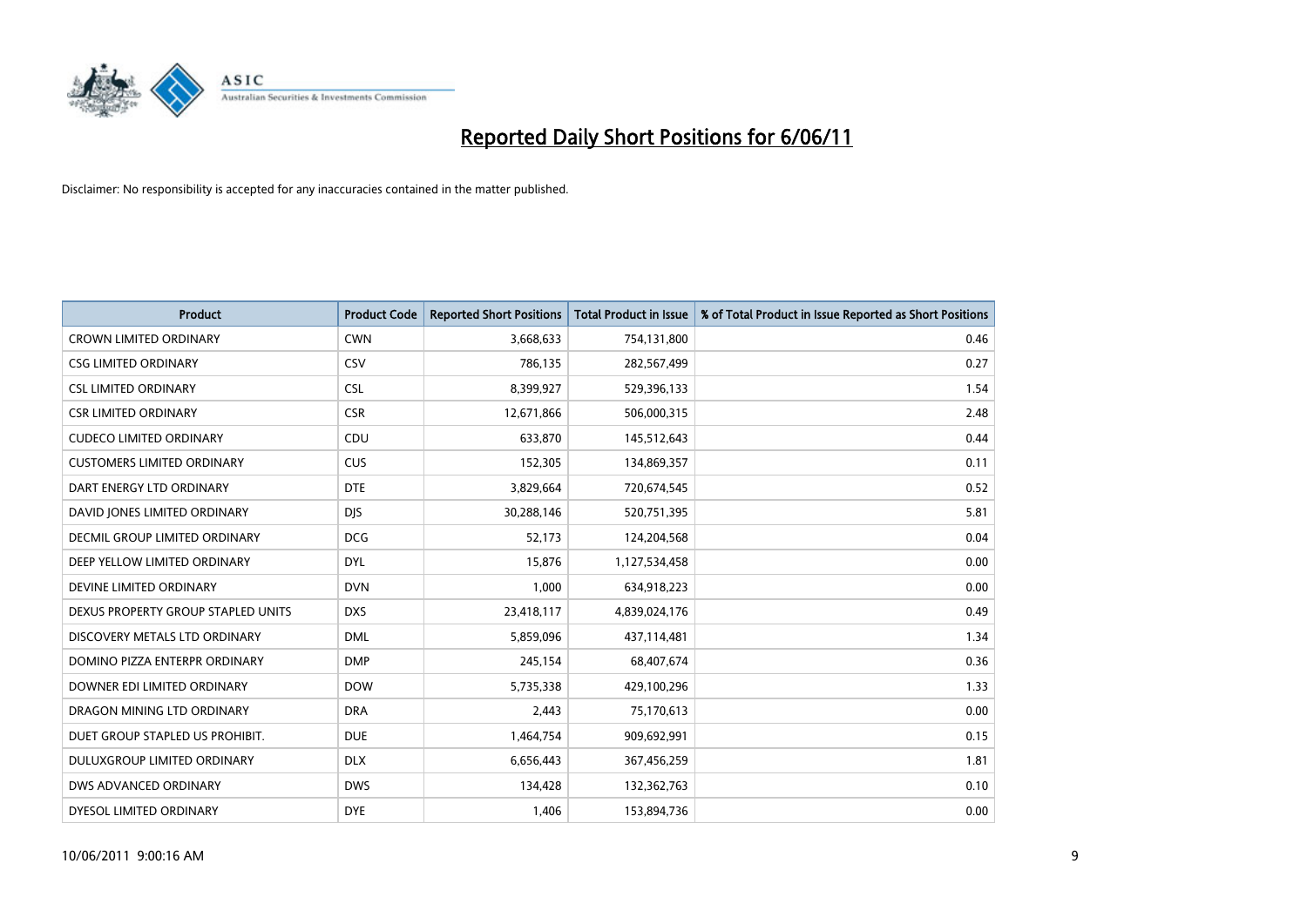

| <b>Product</b>                            | <b>Product Code</b> | <b>Reported Short Positions</b> | <b>Total Product in Issue</b> | % of Total Product in Issue Reported as Short Positions |
|-------------------------------------------|---------------------|---------------------------------|-------------------------------|---------------------------------------------------------|
| <b>EASTERN STAR GAS ORDINARY</b>          | ESG                 | 8,903,826                       | 991,567,041                   | 0.88                                                    |
| ECHO ENTERTAINMENT DEFERRED SETTLEMENT    | <b>EGP</b>          | 1,445,215                       | 688,019,737                   | 0.21                                                    |
| EDT RETAIL TRUST UNITS                    | <b>EDT</b>          | 889,779                         | 4,700,290,868                 | 0.02                                                    |
| ELDERS LIMITED HYBRIDS                    | <b>ELDPA</b>        | 43,286                          | 1,500,000                     | 2.89                                                    |
| <b>ELDERS LIMITED ORDINARY</b>            | <b>ELD</b>          | 15,921,567                      | 448,598,480                   | 3.54                                                    |
| ELDORADO GOLD CORP CDI 1:1                | EAU                 | 97,617                          | 20,780,770                    | 0.45                                                    |
| ELEMENTAL MINERALS ORDINARY               | <b>ELM</b>          | 38,412                          | 170,034,992                   | 0.02                                                    |
| ELIXIR PETROLEUM LTD ORDINARY             | <b>EXR</b>          | 324,400                         | 188,988,472                   | 0.17                                                    |
| ELLEX MEDICAL LASERS ORDINARY             | <b>ELX</b>          | 38,447                          | 84,910,345                    | 0.05                                                    |
| <b>EMECO HOLDINGS ORDINARY</b>            | <b>EHL</b>          | 1,119,533                       | 631,237,586                   | 0.18                                                    |
| <b>ENDOCOAL LIMITED ORDINARY</b>          | EOC                 | 8,700                           | 73,800,665                    | 0.01                                                    |
| <b>ENERGY RESOURCES ORDINARY 'A'</b>      | <b>ERA</b>          | 5,157,968                       | 190,737,934                   | 2.70                                                    |
| ENERGY WORLD CORPOR. ORDINARY             | <b>EWC</b>          | 22,540,830                      | 1,561,166,672                 | 1.42                                                    |
| <b>ENTEK ENERGY LTD ORDINARY</b>          | ETE                 | 489,903                         | 408,525,909                   | 0.12                                                    |
| <b>ENTELLECT LIMITED ORDINARY</b>         | <b>ESN</b>          | 464,050                         | 87,239,240                    | 0.53                                                    |
| ENVESTRA LIMITED ORDINARY                 | <b>ENV</b>          | 3,922,854                       | 1,468,560,201                 | 0.27                                                    |
| EQUINOX MINERALS LTD CHESS DEPOSITARY INT | EON                 | 1,752,160                       | 879,495,876                   | 0.20                                                    |
| <b>EVEREST FINANCIAL ORDINARY</b>         | <b>EFG</b>          | 4,300                           | 25,143,824                    | 0.02                                                    |
| <b>EXTRACT RESOURCES ORDINARY</b>         | <b>EXT</b>          | 469,203                         | 251,191,285                   | 0.17                                                    |
| FAIRFAX MEDIA LTD ORDINARY                | <b>FXI</b>          | 305,645,920                     | 2,351,955,725                 | 12.96                                                   |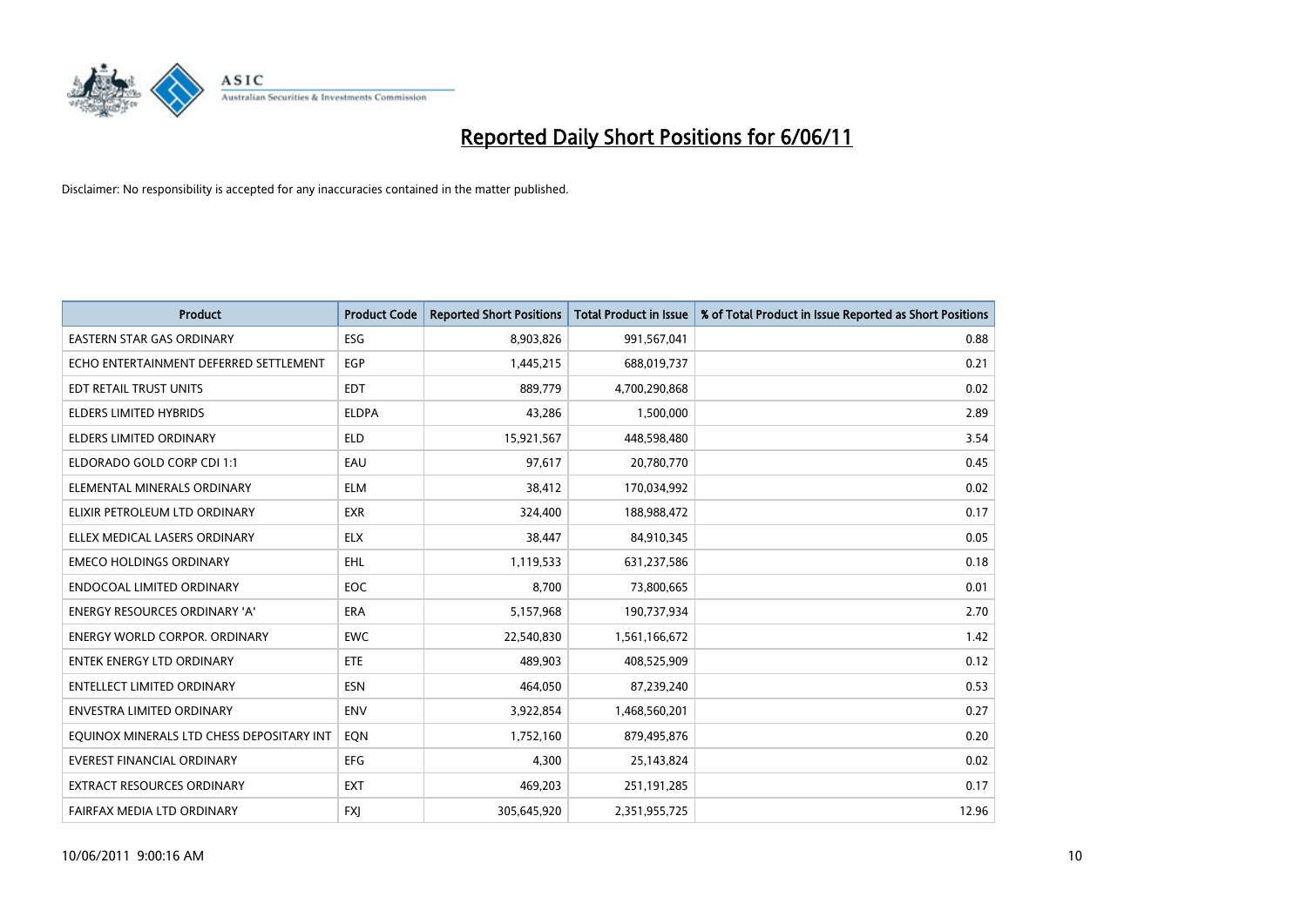

| <b>Product</b>                        | <b>Product Code</b> | <b>Reported Short Positions</b> | Total Product in Issue | % of Total Product in Issue Reported as Short Positions |
|---------------------------------------|---------------------|---------------------------------|------------------------|---------------------------------------------------------|
| <b>FAR LTD ORDINARY</b>               | <b>FAR</b>          | 21,000,347                      | 1,245,351,164          | 1.69                                                    |
| FERRAUS LIMITED ORDINARY              | <b>FRS</b>          | 370                             | 249,398,565            | 0.00                                                    |
| FISHER & PAYKEL APP. ORDINARY         | <b>FPA</b>          | 139,105                         | 724,235,162            | 0.02                                                    |
| FISHER & PAYKEL H. ORDINARY           | <b>FPH</b>          | 2,479,247                       | 520,473,867            | 0.48                                                    |
| FKP PROPERTY GROUP STAPLED SECURITIES | <b>FKP</b>          | 21,019,323                      | 1,184,196,147          | 1.78                                                    |
| FLEETWOOD CORP ORDINARY               | <b>FWD</b>          | 326,404                         | 57,847,937             | 0.55                                                    |
| FLETCHER BUILDING ORDINARY            | <b>FBU</b>          | 7,272,763                       | 678,573,570            | 1.06                                                    |
| FLEXIGROUP LIMITED ORDINARY           | <b>FXL</b>          | 64,528                          | 275,472,492            | 0.03                                                    |
| FLIGHT CENTRE ORDINARY                | <b>FLT</b>          | 3,636,638                       | 99,946,094             | 3.62                                                    |
| FLINDERS MINES LTD ORDINARY           | <b>FMS</b>          | 21,369,299                      | 1,820,634,571          | 1.16                                                    |
| FOCUS MINERALS LTD ORDINARY           | <b>FML</b>          | 339,999                         | 3,440,515,431          | 0.01                                                    |
| <b>FORGE GROUP LIMITED ORDINARY</b>   | <b>FGE</b>          | 19,223                          | 82,924,014             | 0.02                                                    |
| <b>FORTE ENERGY NL ORDINARY</b>       | <b>FTE</b>          | 2,646,598                       | 695,589,311            | 0.38                                                    |
| FORTESCUE METALS GRP ORDINARY         | <b>FMG</b>          | 50,166,860                      | 3,113,348,659          | 1.59                                                    |
| <b>FOSTER'S GROUP ORDINARY</b>        | <b>FGL</b>          | 8,654,731                       | 1,940,894,542          | 0.44                                                    |
| FTD CORPORATION ORDINARY              | <b>FTD</b>          | 8,088                           | 36,474,593             | 0.02                                                    |
| <b>FUNTASTIC LIMITED ORDINARY</b>     | <b>FUN</b>          | 322,528                         | 340,997,682            | 0.09                                                    |
| <b>G.U.D. HOLDINGS ORDINARY</b>       | GUD                 | 468,918                         | 69,089,611             | 0.67                                                    |
| <b>GALAXY RESOURCES ORDINARY</b>      | <b>GXY</b>          | 274,199                         | 323,327,000            | 0.08                                                    |
| <b>GEODYNAMICS LIMITED ORDINARY</b>   | GDY                 | 107,523                         | 336,892,832            | 0.04                                                    |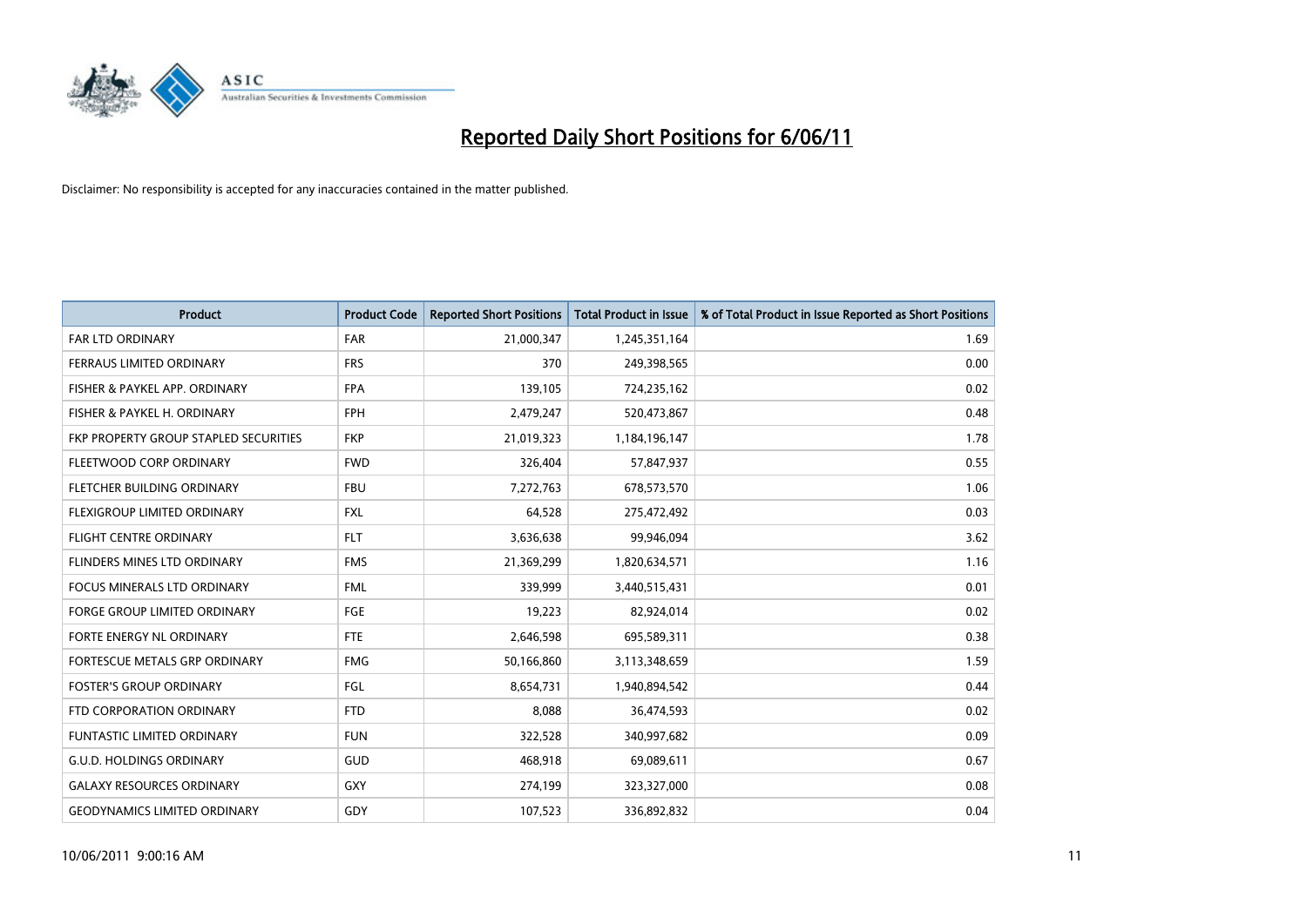

| <b>Product</b>                                   | <b>Product Code</b> | <b>Reported Short Positions</b> | Total Product in Issue | % of Total Product in Issue Reported as Short Positions |
|--------------------------------------------------|---------------------|---------------------------------|------------------------|---------------------------------------------------------|
| <b>GINDALBIE METALS LTD ORDINARY</b>             | <b>GBG</b>          | 45,184,073                      | 935,615,590            | 4.82                                                    |
| <b>GLOBAL MINING ORDINARY</b>                    | <b>GMI</b>          | 8,951                           | 191,820,968            | 0.00                                                    |
| <b>GLOUCESTER COAL ORDINARY</b>                  | GCL                 | 236,859                         | 164,748,152            | 0.14                                                    |
| <b>GME RESOURCES LTD ORDINARY</b>                | <b>GME</b>          | 800                             | 315,549,544            | 0.00                                                    |
| <b>GOLD ONE INT LTD ORDINARY</b>                 | GDO                 | 784,115                         | 807,664,732            | 0.10                                                    |
| <b>GOLD ROAD RES LTD ORDINARY</b>                | GOR                 | 281,742                         | 290,704,907            | 0.10                                                    |
| <b>GOLDEN WEST RESOURCE ORDINARY</b>             | <b>GWR</b>          | 1,651                           | 192,082,567            | 0.00                                                    |
| <b>GOODMAN FIELDER, ORDINARY</b>                 | <b>GFF</b>          | 22,709,339                      | 1,380,386,438          | 1.65                                                    |
| <b>GOODMAN GROUP STAPLED US PROHIBIT.</b>        | <b>GMG</b>          | 30,518,450                      | 7,394,607,411          | 0.44                                                    |
| <b>GPT GROUP STAPLED SEC.</b>                    | <b>GPT</b>          | 15,336,255                      | 1,855,529,431          | 0.81                                                    |
| <b>GRAINCORP LIMITED A CLASS ORDINARY</b>        | <b>GNC</b>          | 625,236                         | 198,318,900            | 0.32                                                    |
| <b>GRANGE RESOURCES. ORDINARY</b>                | GRR                 | 141,924                         | 1,153,181,487          | 0.01                                                    |
| <b>GREENCAP LIMITED ORDINARY</b>                 | GCG                 |                                 | 262,515,385            | 0.00                                                    |
| <b>GREENLAND MIN EN LTD ORDINARY</b>             | GGG                 | 1,309,330                       | 348,800,509            | 0.37                                                    |
| <b>GRYPHON MINERALS LTD ORDINARY</b>             | GRY                 | 1,595,939                       | 299,922,058            | 0.54                                                    |
| <b>GUINNESS PEAT GROUP. CHESS DEPOSITARY INT</b> | GPG                 | 637,580                         | 300,865,269            | 0.21                                                    |
| <b>GUNNS LIMITED ORDINARY</b>                    | <b>GNS</b>          | 47,222,619                      | 848,401,559            | 5.56                                                    |
| <b>GWA GROUP LTD ORDINARY</b>                    | <b>GWA</b>          | 7,951,814                       | 301,525,014            | 2.62                                                    |
| <b>HARVEY NORMAN ORDINARY</b>                    | <b>HVN</b>          | 39,931,062                      | 1,062,316,784          | 3.74                                                    |
| HASTIE GROUP LIMITED ORDINARY                    | <b>HST</b>          | 903,042                         | 239,781,419            | 0.37                                                    |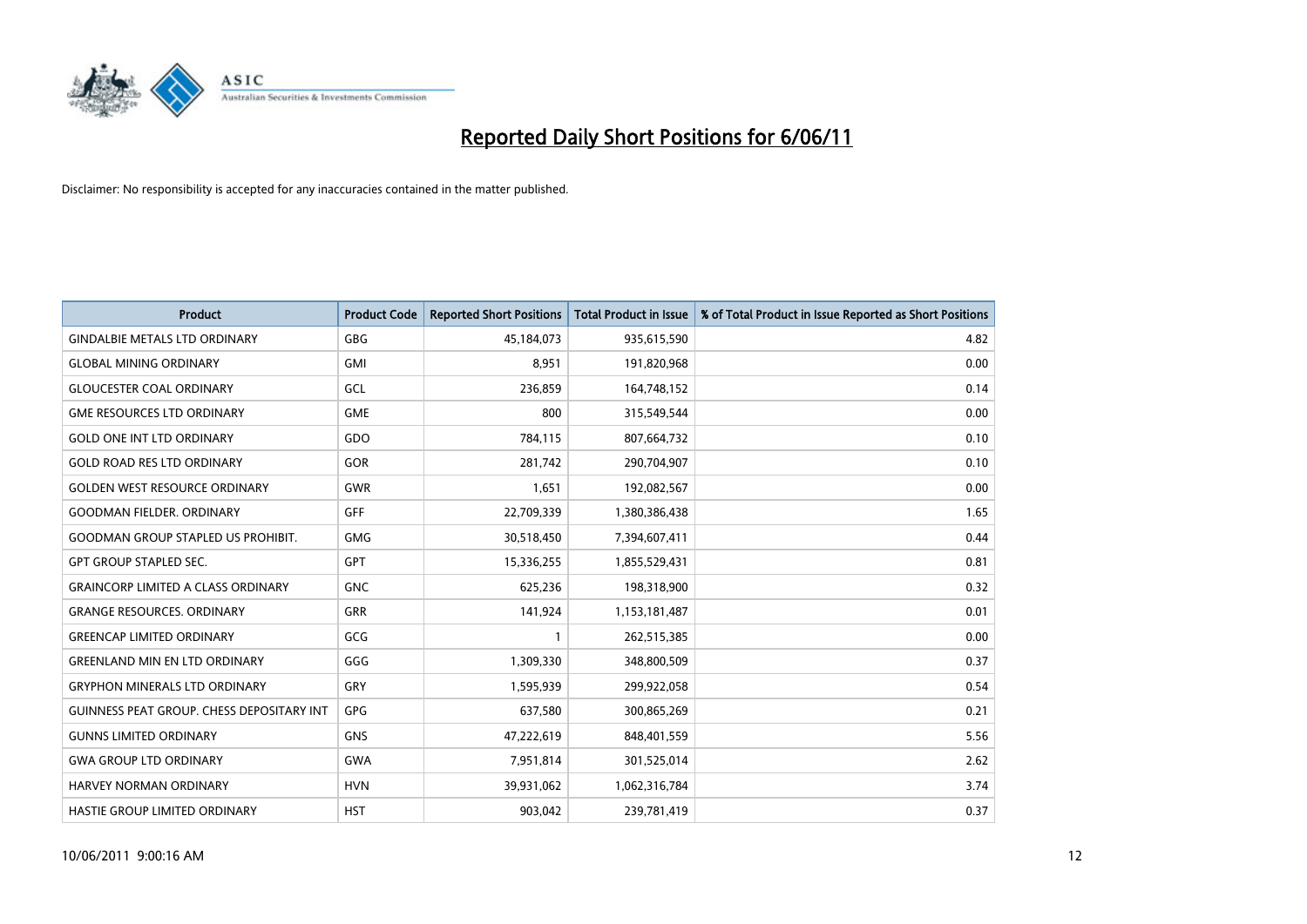

| <b>Product</b>                           | <b>Product Code</b> | <b>Reported Short Positions</b> | Total Product in Issue | % of Total Product in Issue Reported as Short Positions |
|------------------------------------------|---------------------|---------------------------------|------------------------|---------------------------------------------------------|
| HASTINGS DIVERSIFIED STAPLED SECURITY    | <b>HDF</b>          | 913,184                         | 529,187,294            | 0.17                                                    |
| <b>HEARTWARE INT INC CDI 35:1</b>        | <b>HIN</b>          | 272,008                         | 48,598,550             | 0.56                                                    |
| <b>HENDERSON GROUP CDI 1:1</b>           | <b>HGG</b>          | 4,690,590                       | 596,893,247            | 0.79                                                    |
| HFA HOLDINGS LIMITED ORDINARY            | <b>HFA</b>          | 447,023                         | 117,332,831            | 0.37                                                    |
| <b>HIGHLANDS PACIFIC ORDINARY</b>        | <b>HIG</b>          | 2,557,100                       | 686,082,148            | 0.37                                                    |
| HILLS HOLDINGS LTD ORDINARY              | <b>HIL</b>          | 3,829,747                       | 249,139,016            | 1.53                                                    |
| HORIZON OIL LIMITED ORDINARY             | <b>HZN</b>          | 4,717,735                       | 1,130,811,515          | 0.41                                                    |
| HUNNU COAL LIMITED ORDINARY              | <b>HUN</b>          | 205,758                         | 212,565,002            | 0.09                                                    |
| ICON ENERGY LIMITED ORDINARY             | <b>ICN</b>          | 67,000                          | 469,301,394            | 0.01                                                    |
| <b>IINET LIMITED ORDINARY</b>            | <b>IIN</b>          | 1,334,967                       | 152,160,119            | 0.87                                                    |
| ILUKA RESOURCES ORDINARY                 | <b>ILU</b>          | 5,121,827                       | 418,700,517            | 1.23                                                    |
| <b>IMDEX LIMITED ORDINARY</b>            | <b>IMD</b>          | 108,656                         | 199,414,165            | 0.05                                                    |
| IMF (AUSTRALIA) LTD ORDINARY             | <b>IMF</b>          | 329,821                         | 123,828,193            | 0.26                                                    |
| <b>IMX RESOURCES LTD ORDINARY</b>        | <b>IXR</b>          | 20,005                          | 262,612,803            | 0.01                                                    |
| <b>INCITEC PIVOT ORDINARY</b>            | IPL                 | 1,893,465                       | 1,628,730,107          | 0.11                                                    |
| <b>INDAGO RESOURCES LTD ORDINARY</b>     | <b>IDG</b>          | 8,179                           | 6,141,546              | 0.13                                                    |
| <b>INDEPENDENCE GROUP ORDINARY</b>       | <b>IGO</b>          | 789,509                         | 199,499,323            | 0.38                                                    |
| INDOPHIL RESOURCES ORDINARY              | <b>IRN</b>          | 1,000,611                       | 471,445,763            | 0.21                                                    |
| <b>INDUSTREA LIMITED ORDINARY</b>        | IDL                 | 1,564,537                       | 364,524,797            | 0.42                                                    |
| <b>INFIGEN ENERGY STAPLED SECURITIES</b> | <b>IFN</b>          | 5,531,140                       | 762,265,972            | 0.73                                                    |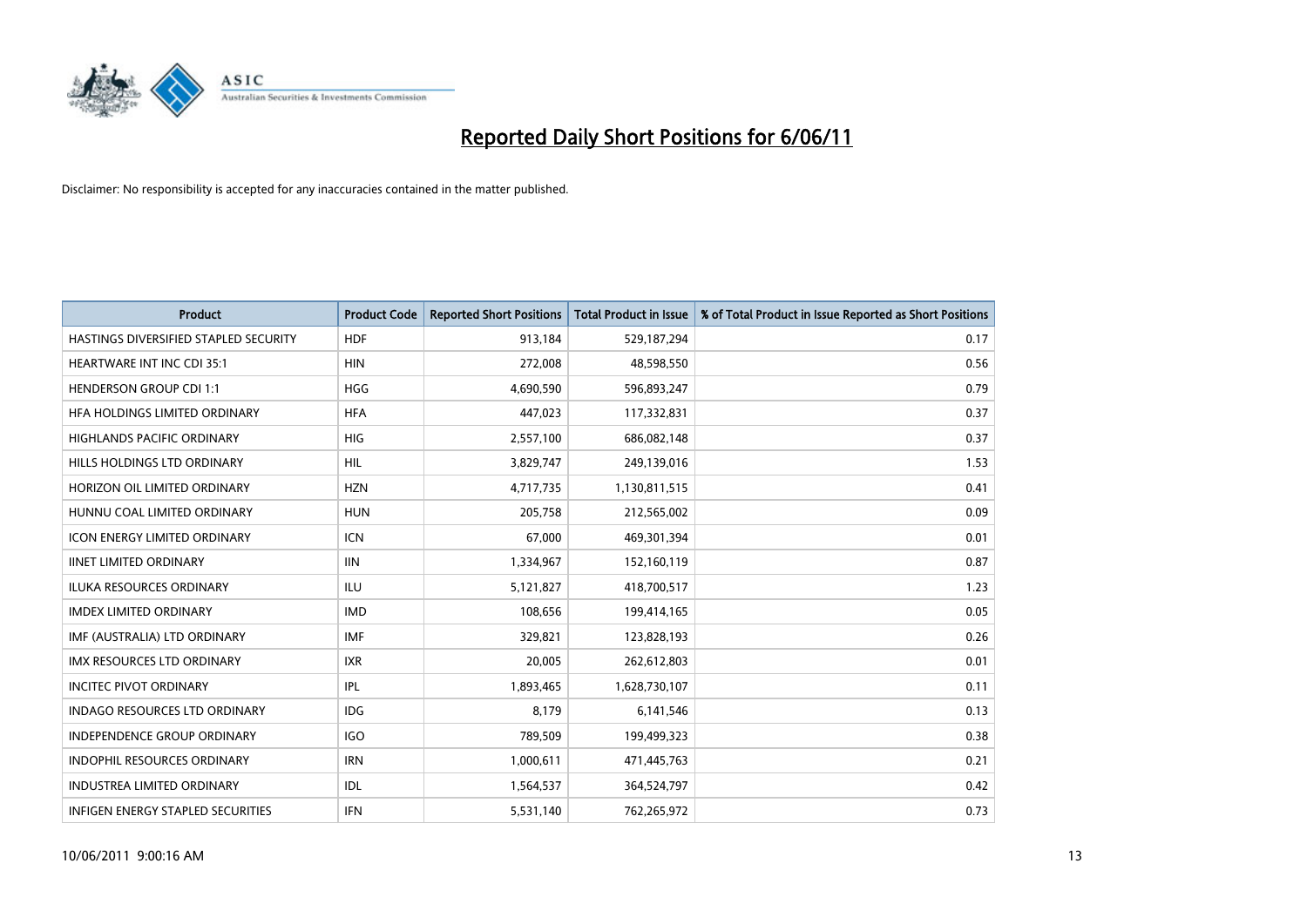

| <b>Product</b>                                  | <b>Product Code</b> | <b>Reported Short Positions</b> | Total Product in Issue | % of Total Product in Issue Reported as Short Positions |
|-------------------------------------------------|---------------------|---------------------------------|------------------------|---------------------------------------------------------|
| <b>INFRATIL LIMITED ORDINARY</b>                | IFZ                 | 118,128                         | 601,616,935            | 0.02                                                    |
| ING RE COM GROUP STAPLED SECURITIES             | <b>ILF</b>          | 9,075                           | 441,029,194            | 0.00                                                    |
| <b>INSURANCE AUSTRALIA ORDINARY</b>             | <b>IAG</b>          | 9,599,260                       | 2,079,034,021          | 0.48                                                    |
| INT GOLDFIELDS LTD ORDINARY                     | <b>IGS</b>          | 12,197,682                      | 571,520,386            | 2.13                                                    |
| INTEGRA MINING LTD. ORDINARY                    | <b>IGR</b>          | 5,427,952                       | 841,525,727            | 0.64                                                    |
| <b>INTREPID MINES ORDINARY</b>                  | <b>IAU</b>          | 3,055,490                       | 520,626,235            | 0.58                                                    |
| <b>INVESTA OFFICE FUND STAPLED SECURITIES</b>   | <b>IOF</b>          | 11,816,849                      | 2,729,071,212          | 0.45                                                    |
| <b>INVOCARE LIMITED ORDINARY</b>                | <b>IVC</b>          | 1,128,240                       | 102,421,288            | 1.09                                                    |
| ION LIMITED ORDINARY                            | <b>ION</b>          | 164,453                         | 256,365,105            | 0.06                                                    |
| <b>IOOF HOLDINGS LTD ORDINARY</b>               | IFL.                | 778,719                         | 229,794,395            | 0.33                                                    |
| IRESS MARKET TECH. ORDINARY                     | <b>IRE</b>          | 2,571,703                       | 126,018,142            | 2.04                                                    |
| <b>IRON ORE HOLDINGS ORDINARY</b>               | <b>IOH</b>          | 35,910                          | 166,087,005            | 0.02                                                    |
| ISHARES MSCI AUS 200 ISHARES MSCI AUS 200       | <b>IOZ</b>          | 31,708                          | 1,950,015              | 1.62                                                    |
| ISHARES S&P 500 CDI 1:1                         | <b>IVV</b>          | 7,526                           | 116,350,000            | 0.01                                                    |
| ISHARES S&P HIGH DIV ISHARES S&P HIGH DIV       | <b>IHD</b>          | 5,208                           | 2,200,055              | 0.24                                                    |
| ISHARES SMALL ORDS ISHARES SMALL ORDS           | <b>ISO</b>          | 152,036                         | 3,900,000              | 3.90                                                    |
| <b>ISOFT GROUP LIMITED ORDINARY</b>             | <b>ISF</b>          | 4,965,069                       | 1,070,915,673          | 0.47                                                    |
| <b>IVANHOE AUSTRALIA ORDINARY</b>               | <b>IVA</b>          | 665,917                         | 418,709,553            | 0.14                                                    |
| <b>IABIRU METALS LTD ORDINARY</b>               | IML                 | 20,477                          | 558,654,366            | 0.00                                                    |
| <b>IAMES HARDIE INDUST CHESS DEPOSITARY INT</b> | <b>JHX</b>          | 18.969.474                      | 437,311,611            | 4.34                                                    |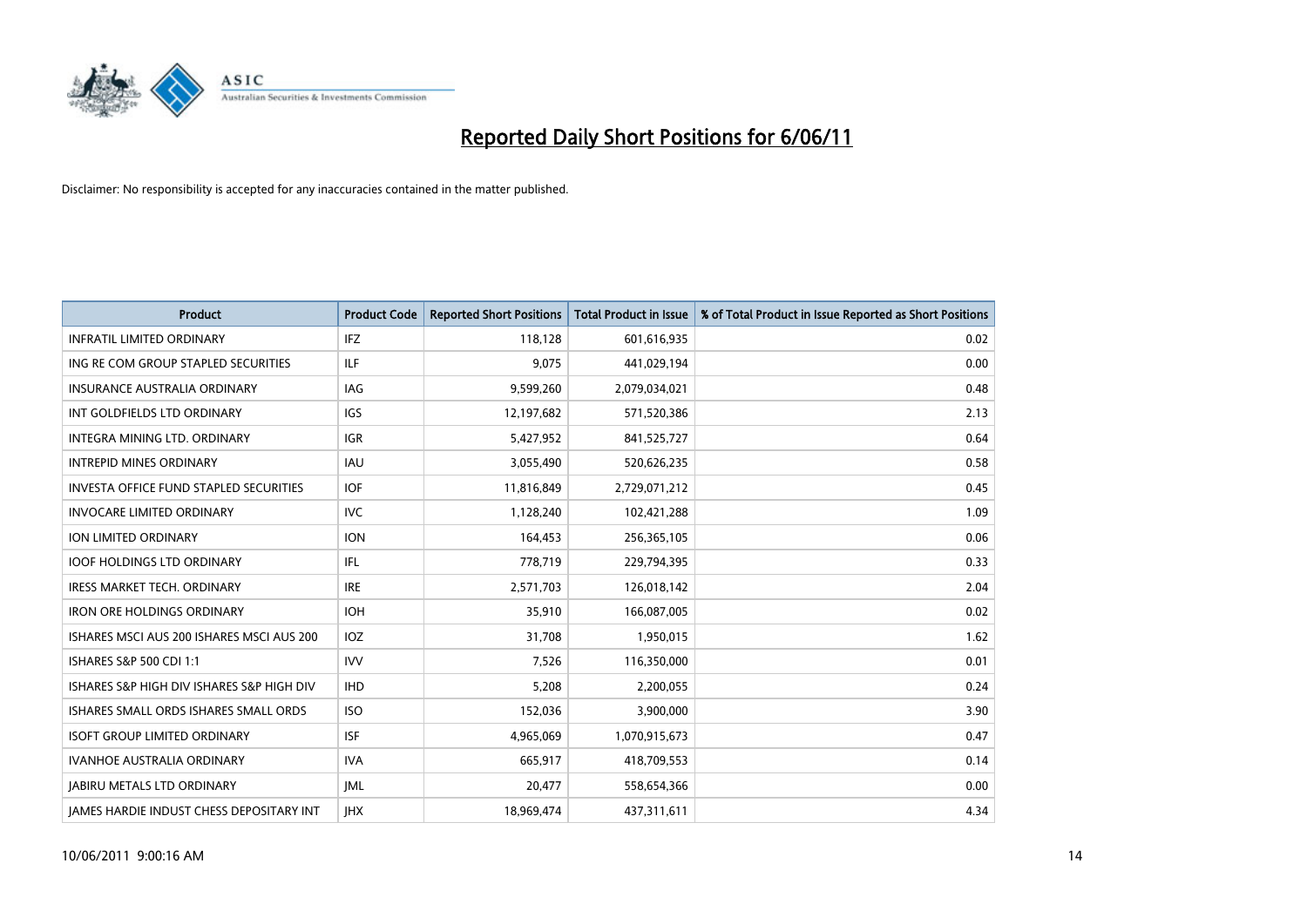

| <b>Product</b>                    | <b>Product Code</b> | <b>Reported Short Positions</b> | Total Product in Issue | % of Total Product in Issue Reported as Short Positions |
|-----------------------------------|---------------------|---------------------------------|------------------------|---------------------------------------------------------|
| <b>JAMESON RESOURCES ORDINARY</b> | JAL                 | 1,600,000                       | 95,828,865             | 1.67                                                    |
| <b>IB HI-FI LIMITED ORDINARY</b>  | <b>IBH</b>          | 14,048,869                      | 98,530,763             | 14.26                                                   |
| <b>JUPITER MINES ORDINARY</b>     | <b>IMS</b>          | 101,817                         | 1,560,335,037          | 0.01                                                    |
| KAGARA LTD ORDINARY               | KZL                 | 11,450,236                      | 708,583,836            | 1.60                                                    |
| KANGAROO RES LTD ORDINARY         | <b>KRL</b>          | 600,000                         | 1,129,430,012          | 0.05                                                    |
| KAROON GAS AUSTRALIA ORDINARY     | <b>KAR</b>          | 1,168,126                       | 221,420,769            | 0.52                                                    |
| KASBAH RESOURCES ORDINARY         | <b>KAS</b>          | 108,602                         | 364,262,596            | 0.03                                                    |
| KATHMANDU HOLD LTD ORDINARY       | <b>KMD</b>          | 906,456                         | 200,000,000            | 0.44                                                    |
| KEYBRIDGE CAPITAL ORDINARY        | <b>KBC</b>          | 5,999                           | 172,070,564            | 0.00                                                    |
| KIMBERLEY METALS LTD ORDINARY     | <b>KBL</b>          | 1,820                           | 161,976,319            | 0.00                                                    |
| KINGSGATE CONSOLID. ORDINARY      | <b>KCN</b>          | 2,424,411                       | 135,274,830            | 1.78                                                    |
| KINGSROSE MINING LTD ORDINARY     | <b>KRM</b>          | 832,441                         | 263,306,342            | 0.30                                                    |
| LEIGHTON HOLDINGS ORDINARY        | LEI                 | 6,666,640                       | 336,515,596            | 1.97                                                    |
| LEND LEASE GROUP UNIT/ORD STAPLED | LLC                 | 3,716,562                       | 570,915,669            | 0.65                                                    |
| LINC ENERGY LTD ORDINARY          | <b>LNC</b>          | 6,374,816                       | 503,418,900            | 1.25                                                    |
| LIQUEFIED NATURAL ORDINARY        | LNG                 | 325,551                         | 214,449,015            | 0.15                                                    |
| <b>LYNAS CORPORATION ORDINARY</b> | LYC.                | 55,125,366                      | 1,702,574,638          | 3.25                                                    |
| M2 TELECOMMUNICATION ORDINARY     | <b>MTU</b>          | 439,748                         | 123,616,285            | 0.35                                                    |
| <b>MACA LIMITED ORDINARY</b>      | <b>MLD</b>          | 2,283                           | 150,000,000            | 0.00                                                    |
| MACARTHUR COAL ORDINARY           | <b>MCC</b>          | 5,324,175                       | 302,092,343            | 1.77                                                    |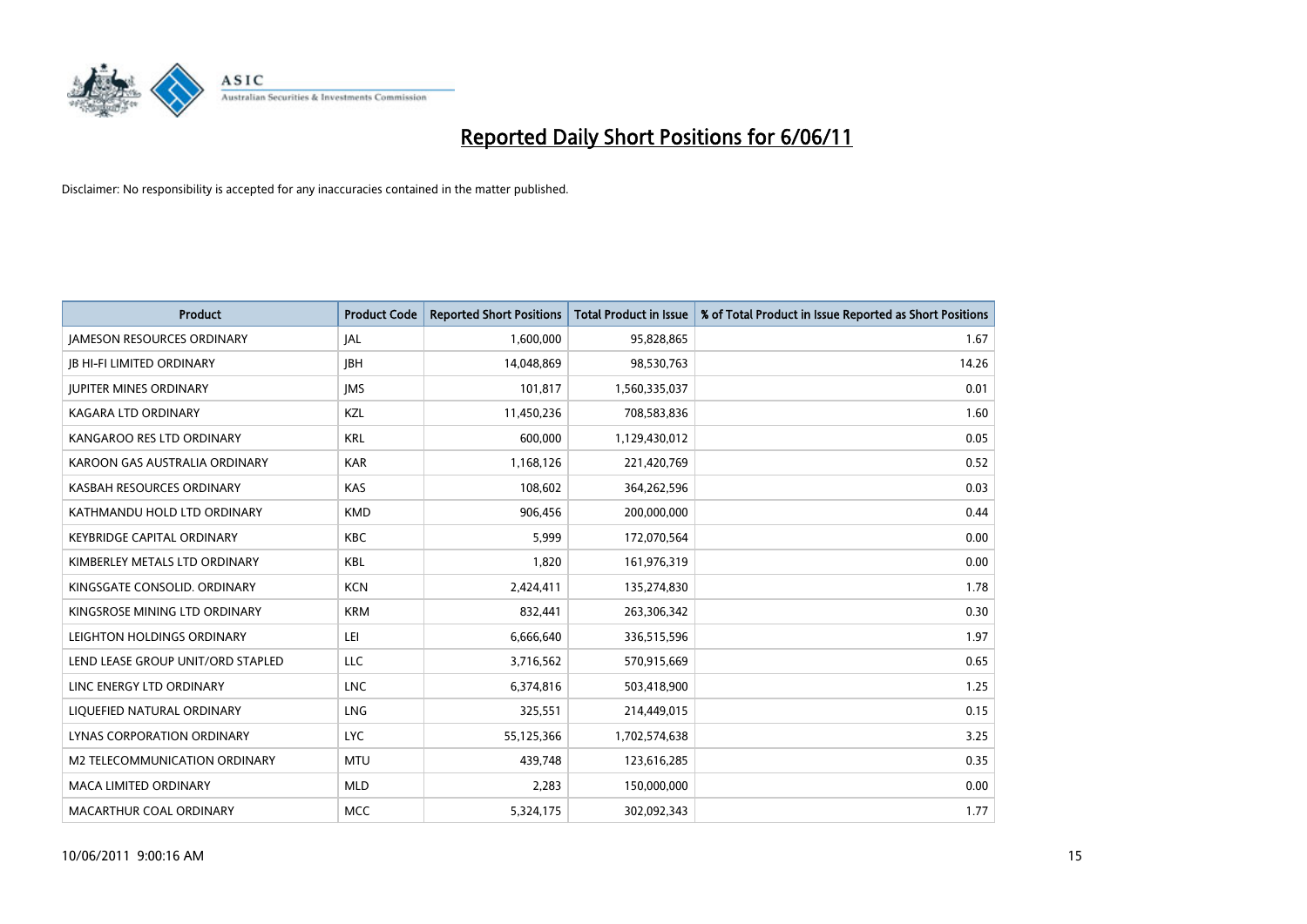

| <b>Product</b>                        | <b>Product Code</b> | <b>Reported Short Positions</b> | <b>Total Product in Issue</b> | % of Total Product in Issue Reported as Short Positions |
|---------------------------------------|---------------------|---------------------------------|-------------------------------|---------------------------------------------------------|
| <b>MACMAHON HOLDINGS ORDINARY</b>     | <b>MAH</b>          | 11,437,630                      | 733,711,705                   | 1.54                                                    |
| MACO ATLAS ROADS GRP ORDINARY STAPLED | <b>MQA</b>          | 5,771,460                       | 452,345,907                   | 1.26                                                    |
| MACQUARIE GROUP LTD ORDINARY          | <b>MOG</b>          | 5,114,368                       | 346,848,897                   | 1.44                                                    |
| <b>MANTRA RESOURCES ORDINARY</b>      | <b>MRU</b>          | 51,750                          | 137,576,308                   | 0.03                                                    |
| MAP GROUP STAPLED US PROHIBIT.        | <b>MAP</b>          | 7,193,686                       | 1,861,210,782                 | 0.38                                                    |
| <b>MARENGO MINING ORDINARY</b>        | <b>MGO</b>          | 203,196                         | 995,068,613                   | 0.02                                                    |
| MATRIX C & E LTD ORDINARY             | <b>MCE</b>          | 10,209                          | 77,081,507                    | 0.01                                                    |
| MCMILLAN SHAKESPEARE ORDINARY         | <b>MMS</b>          | 52,488                          | 68,081,810                    | 0.07                                                    |
| MCPHERSON'S LTD ORDINARY              | <b>MCP</b>          | 218,069                         | 72,401,758                    | 0.30                                                    |
| MEDUSA MINING LTD ORDINARY            | <b>MML</b>          | 2,585,353                       | 188,233,911                   | 1.37                                                    |
| MELBOURNE IT LIMITED ORDINARY         | <b>MLB</b>          | 180,616                         | 80,662,621                    | 0.23                                                    |
| MEO AUSTRALIA LTD ORDINARY            | <b>MEO</b>          | 5,792,487                       | 539,913,260                   | 1.06                                                    |
| <b>MERMAID MARINE ORDINARY</b>        | <b>MRM</b>          | 1,556,333                       | 215,376,756                   | 0.72                                                    |
| MESOBLAST LIMITED ORDINARY            | <b>MSB</b>          | 1,781,828                       | 279,733,562                   | 0.65                                                    |
| METALS X LIMITED ORDINARY             | <b>MLX</b>          | 326,940                         | 1,365,661,782                 | 0.03                                                    |
| METCASH LIMITED ORDINARY              | <b>MTS</b>          | 22,613,686                      | 768,853,644                   | 2.93                                                    |
| METGASCO LIMITED ORDINARY             | <b>MEL</b>          | 240,034                         | 252,710,972                   | 0.09                                                    |
| METMINCO LIMITED ORDINARY             | <b>MNC</b>          | 3,153,307                       | 1,402,616,146                 | 0.22                                                    |
| MHM METALS LIMITED ORDINARY           | <b>MHM</b>          | 57,531                          | 101,490,410                   | 0.06                                                    |
| MICLYN EXP OFFSHR ORDINARY            | <b>MIO</b>          | 778,822                         | 274,618,684                   | 0.27                                                    |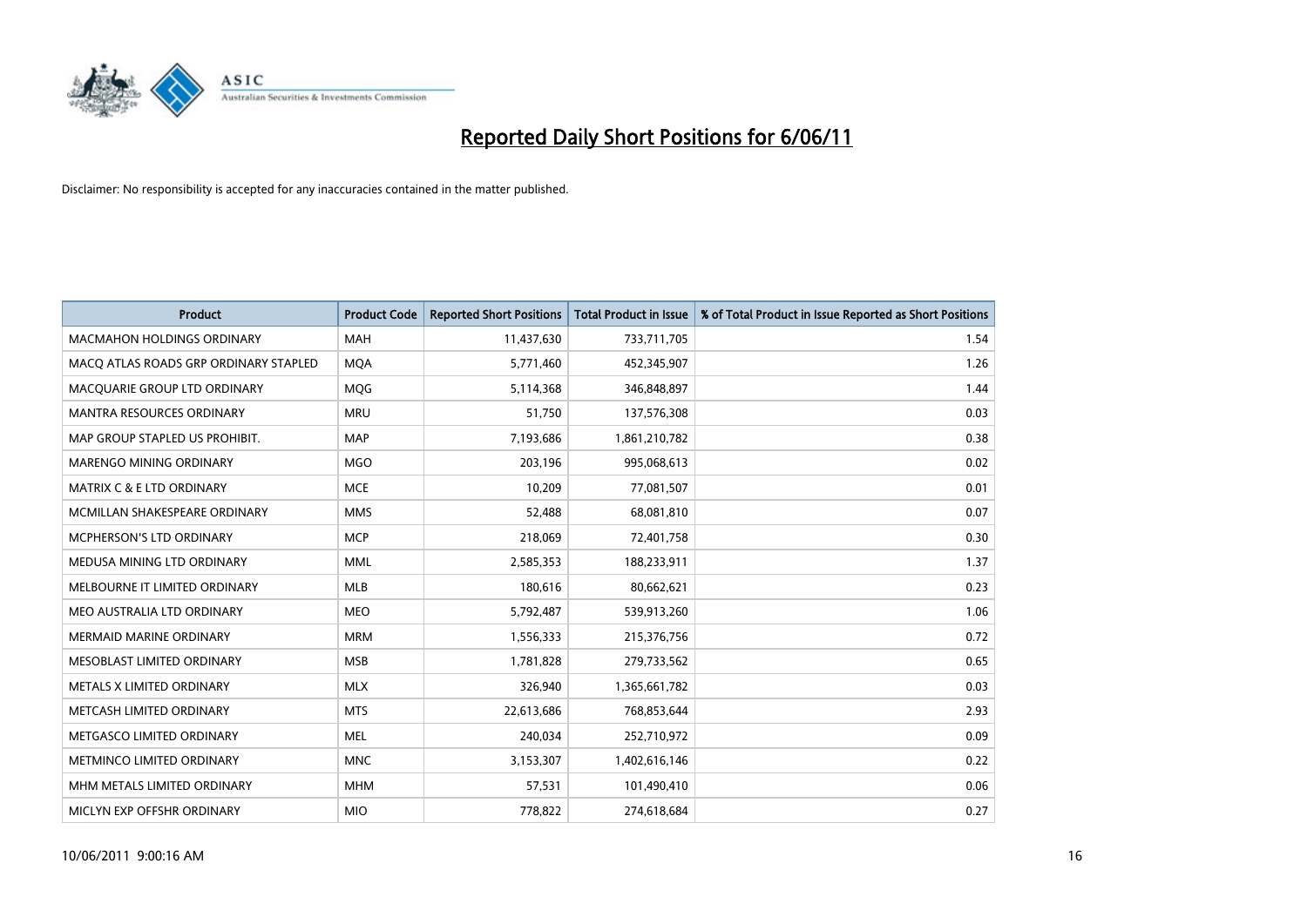

| <b>Product</b>                    | <b>Product Code</b> | <b>Reported Short Positions</b> | <b>Total Product in Issue</b> | % of Total Product in Issue Reported as Short Positions |
|-----------------------------------|---------------------|---------------------------------|-------------------------------|---------------------------------------------------------|
| MINARA RESOURCES ORDINARY         | <b>MRE</b>          | 8,898,699                       | 1,169,424,487                 | 0.75                                                    |
| MINCOR RESOURCES NL ORDINARY      | <b>MCR</b>          | 3,188,109                       | 200,608,804                   | 1.58                                                    |
| MINEMAKERS LIMITED ORDINARY       | <b>MAK</b>          | 58,927                          | 227,003,950                   | 0.03                                                    |
| MINERAL DEPOSITS ORDINARY         | <b>MDL</b>          | 266,380                         | 60,768,582                    | 0.44                                                    |
| MINERAL RESOURCES, ORDINARY       | <b>MIN</b>          | 967,155                         | 169,143,017                   | 0.56                                                    |
| MIRABELA NICKEL LTD ORDINARY      | <b>MBN</b>          | 12,713,314                      | 491,561,237                   | 2.58                                                    |
| MIRVAC GROUP STAPLED SECURITIES   | <b>MGR</b>          | 29,205,580                      | 3,416,924,188                 | 0.83                                                    |
| <b>MOLOPO ENERGY LTD ORDINARY</b> | <b>MPO</b>          | 2,108,846                       | 250,852,322                   | 0.83                                                    |
| MOLY MINES LIMITED ORDINARY       | <b>MOL</b>          | 48,000                          | 384,893,989                   | 0.01                                                    |
| MONADELPHOUS GROUP ORDINARY       | <b>MND</b>          | 773,235                         | 87,576,827                    | 0.90                                                    |
| MORTGAGE CHOICE LTD ORDINARY      | <b>MOC</b>          | 5,345                           | 119,948,255                   | 0.00                                                    |
| <b>MOUNT GIBSON IRON ORDINARY</b> | <b>MGX</b>          | 6,661,814                       | 1,082,570,693                 | 0.60                                                    |
| MSF SUGAR LIMITED ORDINARY        | <b>MSF</b>          | 19,208                          | 69,165,378                    | 0.03                                                    |
| MULTIPLEX SITES SITES             | <b>MXUPA</b>        | 186                             | 4,500,000                     | 0.00                                                    |
| MURCHISON METALS LTD ORDINARY     | <b>MMX</b>          | 13,026,623                      | 435,884,268                   | 2.98                                                    |
| MYER HOLDINGS LTD ORDINARY        | <b>MYR</b>          | 16,275,702                      | 582,947,884                   | 2.79                                                    |
| <b>MYSTATE LIMITED ORDINARY</b>   | <b>MYS</b>          | 1,400                           | 67,439,158                    | 0.00                                                    |
| NATIONAL AUST. BANK ORDINARY      | <b>NAB</b>          | 15,013,866                      | 2,169,658,383                 | 0.67                                                    |
| NATURAL FUEL LIMITED ORDINARY     | <b>NFL</b>          |                                 | 721,912                       | 0.00                                                    |
| NAVITAS LIMITED ORDINARY          | <b>NVT</b>          | 3,826,168                       | 369,358,564                   | 1.02                                                    |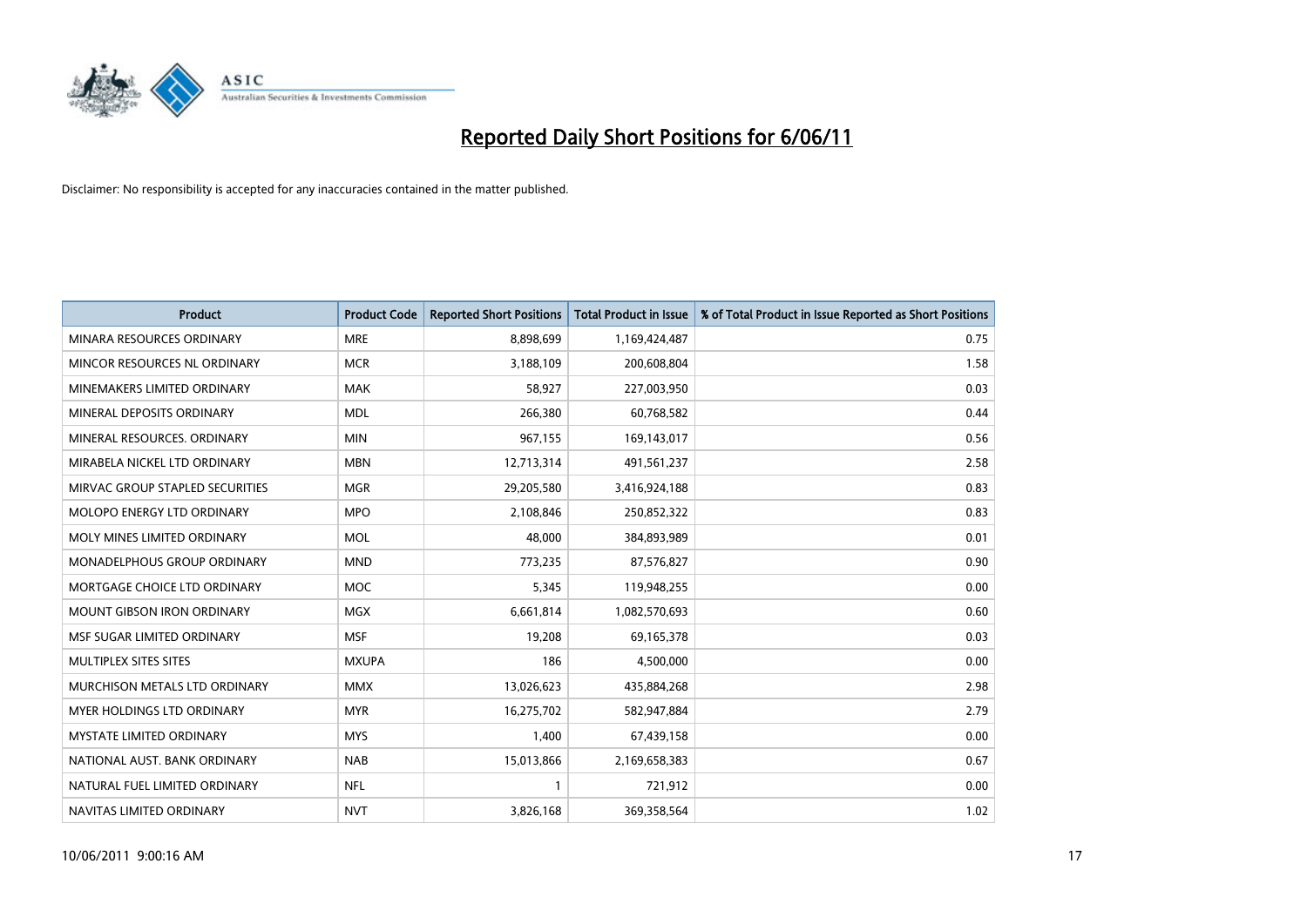

| <b>Product</b>                | <b>Product Code</b> | <b>Reported Short Positions</b> | <b>Total Product in Issue</b> | % of Total Product in Issue Reported as Short Positions |
|-------------------------------|---------------------|---------------------------------|-------------------------------|---------------------------------------------------------|
| NEPTUNE MARINE ORDINARY       | <b>NMS</b>          | 780,757                         | 1,747,612,299                 | 0.04                                                    |
| NEW HOPE CORPORATION ORDINARY | <b>NHC</b>          | 919,579                         | 830,230,549                   | 0.11                                                    |
| NEW ZEALAND OIL& GAS ORDINARY | <b>NZO</b>          | 92.061                          | 392,113,944                   | 0.02                                                    |
| NEWCREST MINING ORDINARY      | <b>NCM</b>          | 3,182,083                       | 765,407,334                   | 0.41                                                    |
| NEWS CORP A NON-VOTING CDI    | <b>NWSLV</b>        | 995,882                         | 1,829,772,574                 | 0.05                                                    |
| NEWS CORP B VOTING CDI        | <b>NWS</b>          | 2,139,738                       | 798,520,953                   | 0.26                                                    |
| NEXBIS LIMITED ORDINARY       | <b>NBS</b>          | 63,733                          | 798,356,704                   | 0.01                                                    |
| NEXUS ENERGY LIMITED ORDINARY | <b>NXS</b>          | 17,664,916                      | 1,326,337,066                 | 1.32                                                    |
| NIB HOLDINGS LIMITED ORDINARY | <b>NHF</b>          | 4,911                           | 466,765,752                   | 0.00                                                    |
| NICK SCALI LIMITED ORDINARY   | <b>NCK</b>          | 35,846                          | 81,000,000                    | 0.04                                                    |
| NIDO PETROLEUM ORDINARY       | <b>NDO</b>          | 1,211,895                       | 1,389,163,151                 | 0.08                                                    |
| NKWE PLATINUM 10C US COMMON   | <b>NKP</b>          | 199,127                         | 559,651,184                   | 0.04                                                    |
| NOBLE MINERAL RES ORDINARY    | <b>NMG</b>          | 2,119,305                       | 390,804,915                   | 0.54                                                    |
| NORTHERN CREST ORDINARY       | <b>NOC</b>          | 24,345                          | 133,484,723                   | 0.02                                                    |
| NORTHERN IRON LTD ORDINARY    | <b>NFE</b>          | 1,136,134                       | 336,084,863                   | 0.33                                                    |
| NRW HOLDINGS LIMITED ORDINARY | <b>NWH</b>          | 299,505                         | 276,770,445                   | 0.11                                                    |
| NUCOAL RESOURCES NL ORDINARY  | <b>NCR</b>          | 162,726                         | 437,193,340                   | 0.04                                                    |
| NUFARM LIMITED ORDINARY       | <b>NUF</b>          | 6,017,246                       | 261,833,005                   | 2.27                                                    |
| NUPLEX INDUSTRIES ORDINARY    | <b>NPX</b>          | 46,950                          | 196,748,316                   | 0.02                                                    |
| OAKTON LIMITED ORDINARY       | <b>OKN</b>          | 688,069                         | 93,800,235                    | 0.74                                                    |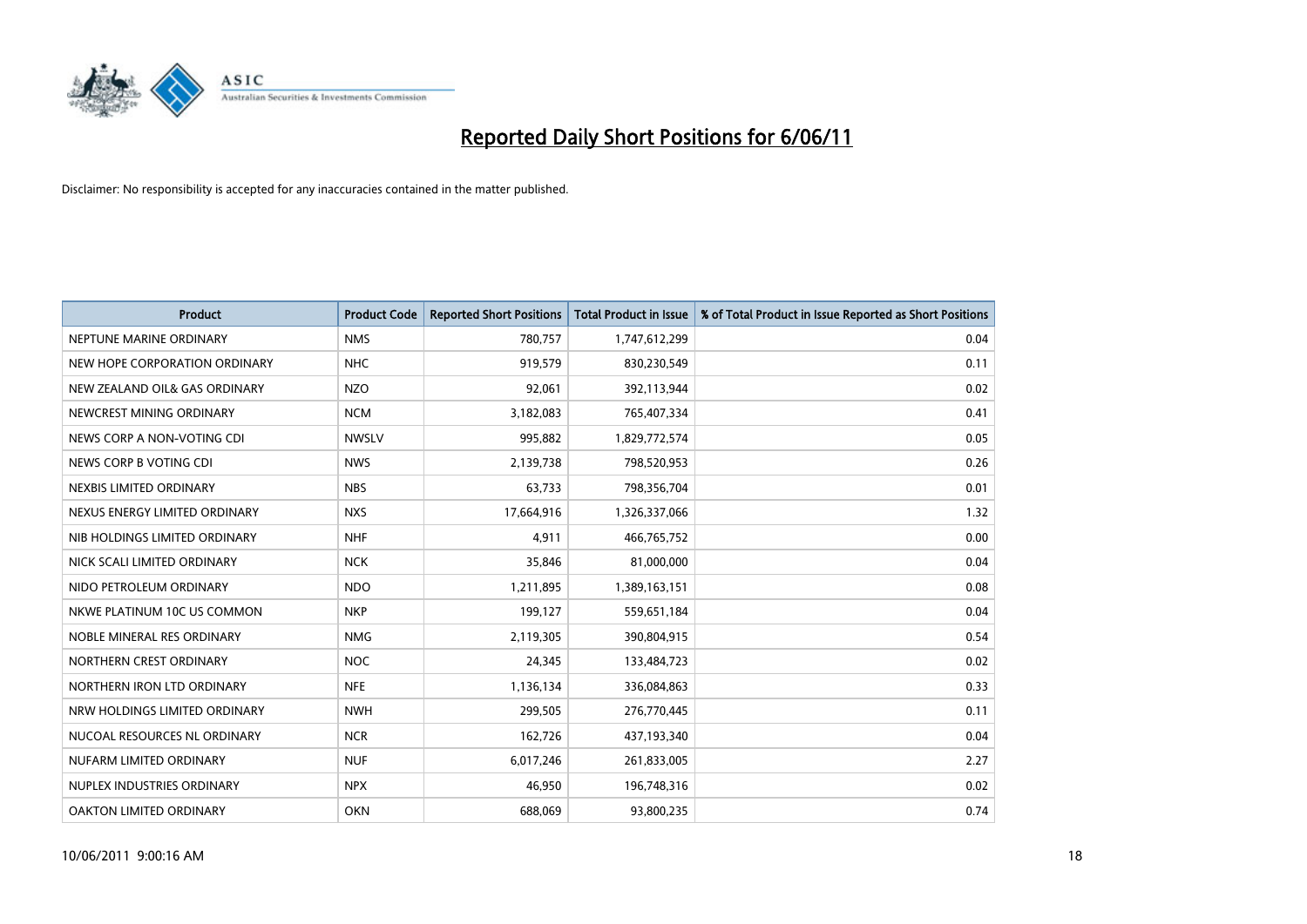

| <b>Product</b>                        | <b>Product Code</b> | <b>Reported Short Positions</b> | <b>Total Product in Issue</b> | % of Total Product in Issue Reported as Short Positions |
|---------------------------------------|---------------------|---------------------------------|-------------------------------|---------------------------------------------------------|
| OCEANAGOLD CORP. CHESS DEPOSITARY INT | <b>OGC</b>          | 1,406,871                       | 262,550,386                   | 0.53                                                    |
| OCEANIA CAPITAL LTD ORDINARY          | <b>OCP</b>          | 2,500                           | 91,921,295                    | 0.00                                                    |
| OIL SEARCH LTD ORDINARY               | <b>OSH</b>          | 9,574,669                       | 1,320,648,378                 | 0.70                                                    |
| OILEX LTD ORDINARY                    | <b>OEX</b>          | 15,174                          | 253,274,885                   | 0.01                                                    |
| OM HOLDINGS LIMITED ORDINARY          | OMH                 | 8,604,669                       | 504,105,150                   | 1.71                                                    |
| <b>ONESTEEL LIMITED ORDINARY</b>      | OST                 | 25,935,164                      | 1,338,106,652                 | 1.94                                                    |
| ORICA LIMITED ORDINARY                | ORI                 | 2,888,344                       | 363,223,767                   | 0.78                                                    |
| ORIGIN ENERGY ORDINARY                | ORG                 | 2,748,853                       | 1,064,433,259                 | 0.26                                                    |
| OROCOBRE LIMITED ORDINARY             | <b>ORE</b>          | 82,104                          | 102,813,894                   | 0.08                                                    |
| OROTONGROUP LIMITED ORDINARY          | <b>ORL</b>          | 10,301                          | 40,880,902                    | 0.02                                                    |
| OTTO ENERGY LIMITED ORDINARY          | <b>OEL</b>          | 109,204                         | 1,134,540,071                 | 0.01                                                    |
| OZ MINERALS DEFERRED SETTLEMENT       | <b>OZLDA</b>        | 2,099,913                       | 323,854,651                   | 0.65                                                    |
| <b>PACIFIC BRANDS ORDINARY</b>        | <b>PBG</b>          | 9,986,646                       | 931,386,248                   | 1.07                                                    |
| PALADIN ENERGY LTD ORDINARY           | <b>PDN</b>          | 17,570,867                      | 777,698,217                   | 2.26                                                    |
| PANAUST LIMITED DEFERRED SETTLEMENT   | <b>PNADA</b>        | 3,137,678                       | 593,001,686                   | 0.50                                                    |
| PANORAMIC RESOURCES ORDINARY          | PAN                 | 1,429,733                       | 207,050,710                   | 0.70                                                    |
| PAPERLINX LIMITED ORDINARY            | <b>PPX</b>          | 14,938,308                      | 603,580,761                   | 2.49                                                    |
| <b>PAPILLON RES LTD ORDINARY</b>      | <b>PIR</b>          | 320,754                         | 201,312,855                   | 0.16                                                    |
| PATTIES FOODS LTD ORDINARY            | PFL                 |                                 | 138,989,223                   | 0.00                                                    |
| PEET LIMITED ORDINARY                 | PPC                 | 86,806                          | 303,854,244                   | 0.03                                                    |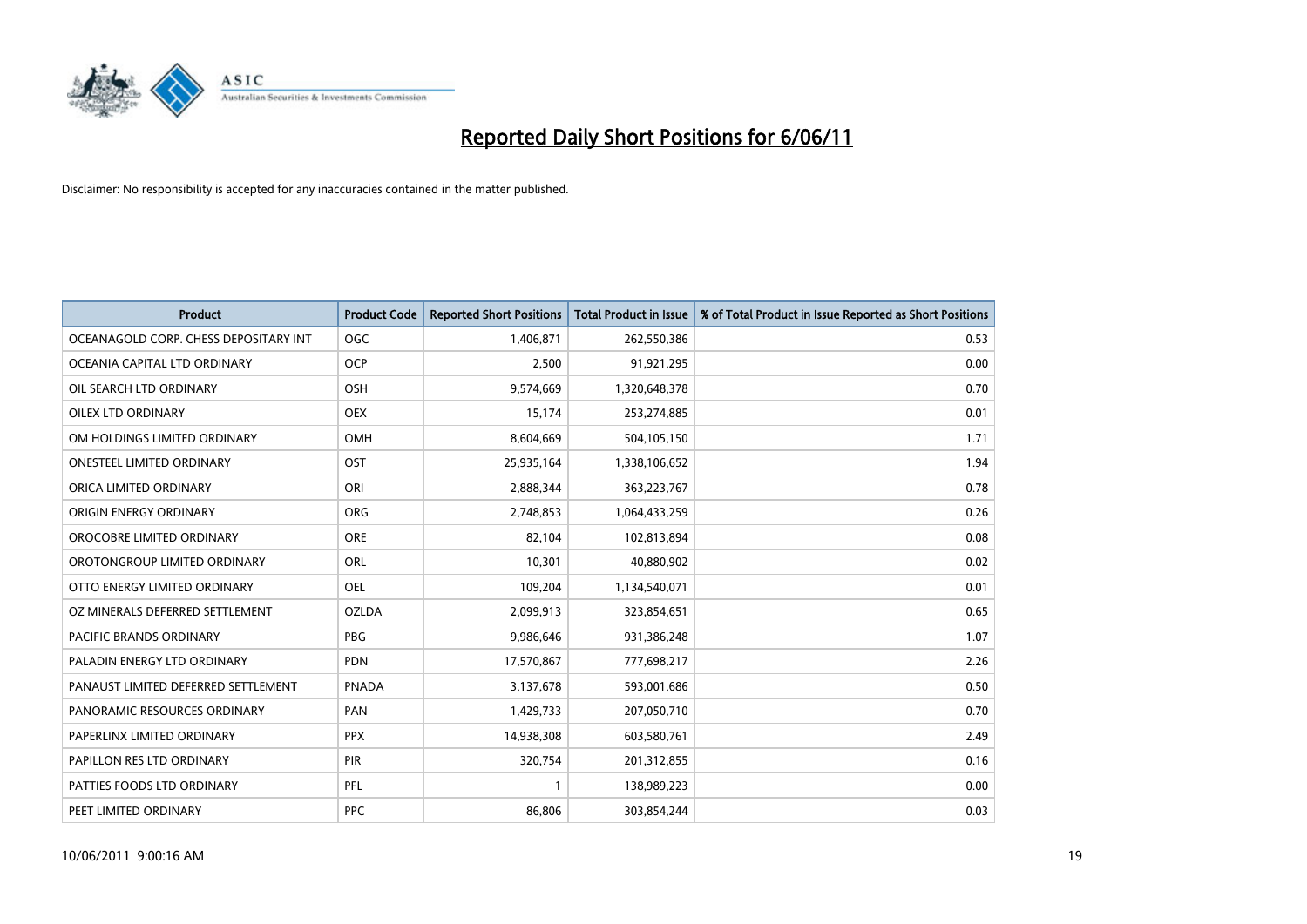

| <b>Product</b>                | <b>Product Code</b> | <b>Reported Short Positions</b> | <b>Total Product in Issue</b> | % of Total Product in Issue Reported as Short Positions |
|-------------------------------|---------------------|---------------------------------|-------------------------------|---------------------------------------------------------|
| PENINSULA ENERGY LTD ORDINARY | <b>PEN</b>          | 285,000                         | 2,089,420,252                 | 0.01                                                    |
| PERILYA LIMITED ORDINARY      | PEM                 | 593,953                         | 526,075,563                   | 0.12                                                    |
| PERPETUAL LIMITED ORDINARY    | PPT                 | 2,667,933                       | 44,669,352                    | 5.95                                                    |
| PERSEUS MINING LTD ORDINARY   | PRU                 | 4,799,349                       | 425,017,088                   | 1.13                                                    |
| PETSEC ENERGY ORDINARY        | <b>PSA</b>          | 223,332                         | 231,283,622                   | 0.10                                                    |
| PHARMAXIS LTD ORDINARY        | <b>PXS</b>          | 1,436,572                       | 228,290,309                   | 0.62                                                    |
| PHOTON GROUP LTD ORDINARY     | PGA                 | 250,510                         | 1,540,886,866                 | 0.02                                                    |
| PLATINUM ASSET ORDINARY       | <b>PTM</b>          | 8,748,703                       | 561,347,878                   | 1.55                                                    |
| PLATINUM AUSTRALIA ORDINARY   | <b>PLA</b>          | 5,529,313                       | 392,430,039                   | 1.42                                                    |
| PLATINUM CAPITAL LTD ORDINARY | <b>PMC</b>          |                                 | 164,959,410                   | 0.00                                                    |
| PLUTON RESOURCES ORDINARY     | <b>PLV</b>          | 25,200                          | 187,026,448                   | 0.01                                                    |
| PMP LIMITED ORDINARY          | <b>PMP</b>          | 58,513                          | 330,794,300                   | 0.01                                                    |
| PORT BOUVARD LIMITED ORDINARY | PBD                 | 6,754                           | 593,868,295                   | 0.00                                                    |
| PRANA BIOTECHNOLOGY ORDINARY  | PBT                 | 776,750                         | 269,292,203                   | 0.29                                                    |
| PREMIER INVESTMENTS ORDINARY  | <b>PMV</b>          | 677,060                         | 155,062,831                   | 0.44                                                    |
| PRIMARY HEALTH CARE ORDINARY  | <b>PRY</b>          | 9,417,460                       | 497,409,803                   | 1.88                                                    |
| PRIME MEDIA GRP LTD ORDINARY  | PRT                 | 17,125                          | 366,330,303                   | 0.00                                                    |
| PROGEN PHARMACEUTIC ORDINARY  | <b>PGL</b>          | 151,596                         | 24,709,097                    | 0.61                                                    |
| PROGRAMMED ORDINARY           | <b>PRG</b>          | 384,954                         | 118,169,908                   | 0.31                                                    |
| PSIVIDA CORP CDI 1:1          | <b>PVA</b>          | 6,878                           | 8,891,730                     | 0.08                                                    |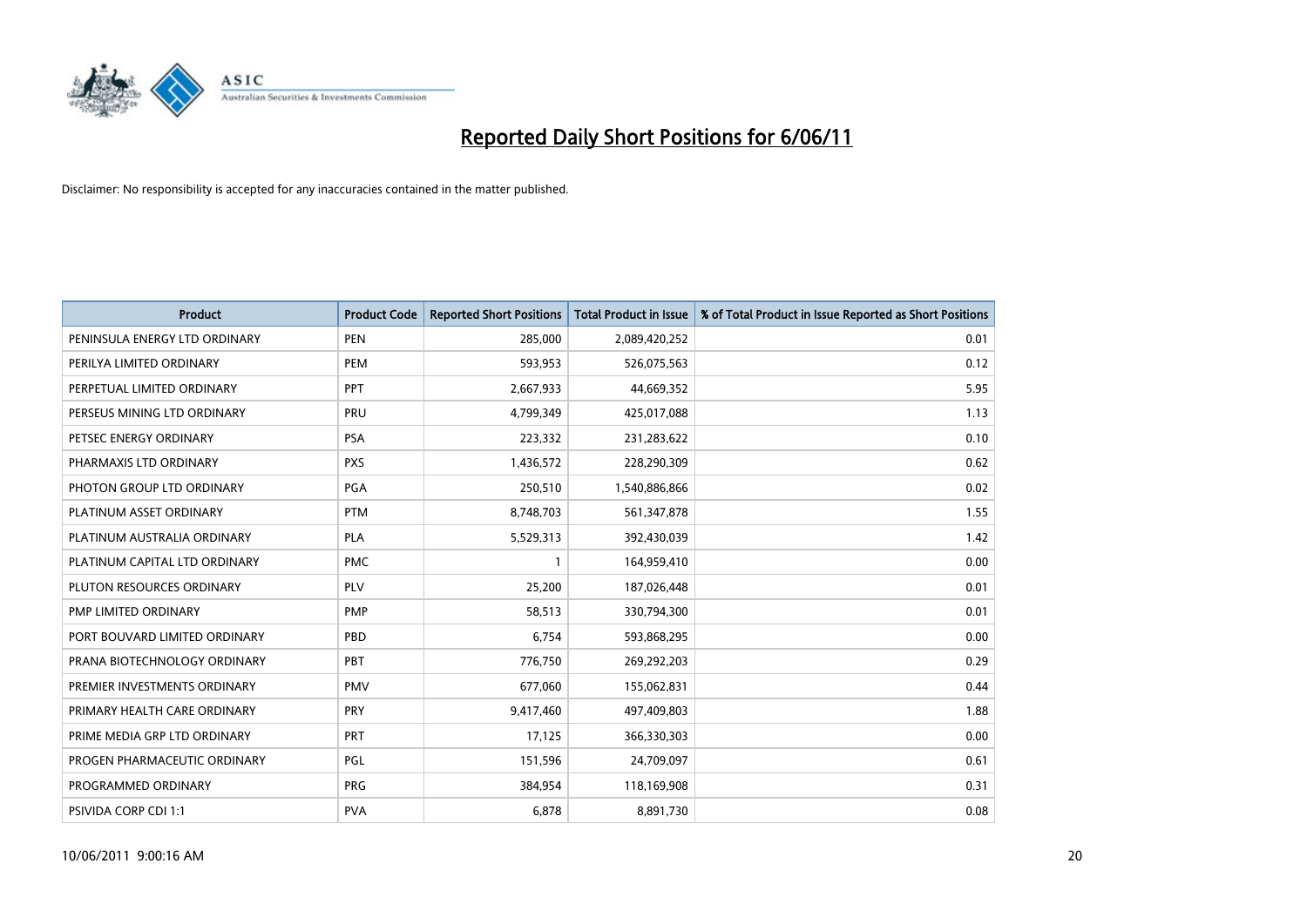

| <b>Product</b>                       | <b>Product Code</b> | <b>Reported Short Positions</b> | <b>Total Product in Issue</b> | % of Total Product in Issue Reported as Short Positions |
|--------------------------------------|---------------------|---------------------------------|-------------------------------|---------------------------------------------------------|
| <b>QANTAS AIRWAYS ORDINARY</b>       | QAN                 | 35,383,231                      | 2,265,123,620                 | 1.54                                                    |
| <b>OBE INSURANCE GROUP ORDINARY</b>  | OBE                 | 19,687,610                      | 1,092,654,587                 | 1.78                                                    |
| OR NATIONAL LIMITED ORDINARY         | <b>ORN</b>          | 19,357,732                      | 2,440,000,000                 | 0.80                                                    |
| ORXPHARMA LTD ORDINARY               | <b>ORX</b>          | 19,038                          | 125,824,127                   | 0.02                                                    |
| <b>QUBE LOGISTICS ORDINARY UNITS</b> | <b>QUB</b>          | 18,444,353                      | 610,839,329                   | 3.02                                                    |
| RAMELIUS RESOURCES ORDINARY          | <b>RMS</b>          | 446.406                         | 291,767,215                   | 0.15                                                    |
| RAMSAY HEALTH CARE ORDINARY          | <b>RHC</b>          | 1,622,170                       | 202,081,252                   | 0.79                                                    |
| <b>RCR TOMLINSON ORDINARY</b>        | <b>RCR</b>          | 68,067                          | 131,980,172                   | 0.05                                                    |
| <b>REA GROUP ORDINARY</b>            | <b>REA</b>          | 92,113                          | 130,401,680                   | 0.06                                                    |
| <b>RECKON LIMITED ORDINARY</b>       | <b>RKN</b>          | 1,485                           | 133,384,060                   | 0.00                                                    |
| <b>RED FORK ENERGY ORDINARY</b>      | <b>RFE</b>          | 18,730                          | 269,769,853                   | 0.00                                                    |
| REDBANK ENERGY LTD ORDINARY          | <b>AEI</b>          | 13                              | 786,287                       | 0.00                                                    |
| REDFLEX HOLDINGS ORDINARY            | <b>RDF</b>          | 15,065                          | 110,345,599                   | 0.01                                                    |
| REED RESOURCES LTD ORDINARY          | <b>RDR</b>          | 461,758                         | 262,237,201                   | 0.17                                                    |
| <b>REGIS RESOURCES ORDINARY</b>      | <b>RRL</b>          | 1,928,305                       | 431,233,086                   | 0.45                                                    |
| RESMED INC CDI 10:1                  | <b>RMD</b>          | 16,171,489                      | 1,545,678,330                 | 1.02                                                    |
| <b>RESOLUTE MINING ORDINARY</b>      | <b>RSG</b>          | 6,358,946                       | 467,618,520                   | 1.34                                                    |
| RESOURCE GENERATION ORDINARY         | <b>RES</b>          | 214,311                         | 250,700,530                   | 0.08                                                    |
| REVERSE CORP LIMITED ORDINARY        | <b>REF</b>          | 25,141                          | 92,382,175                    | 0.03                                                    |
| REX MINERALS LIMITED ORDINARY        | <b>RXM</b>          | 616,255                         | 152,438,879                   | 0.40                                                    |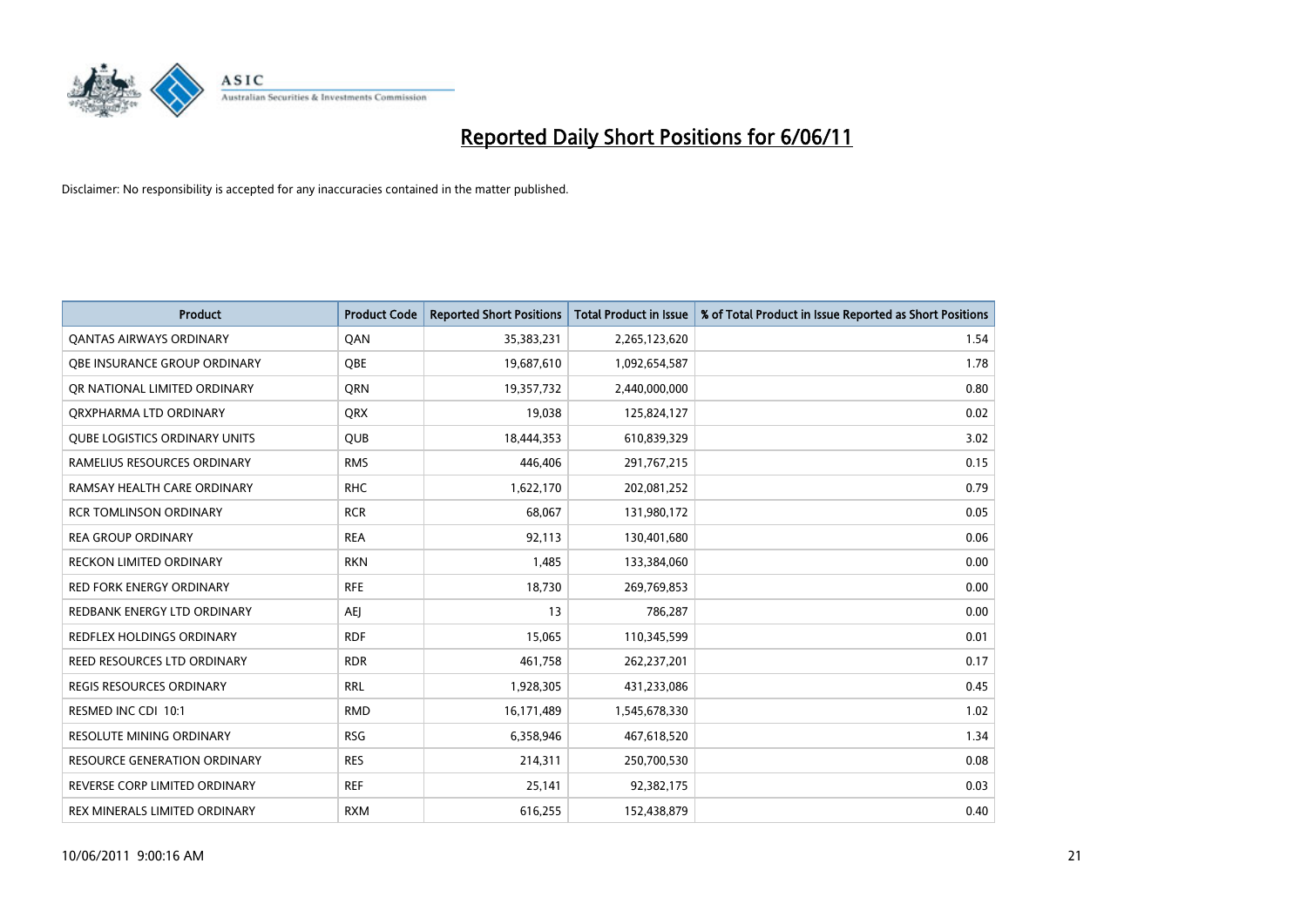

| <b>Product</b>                     | <b>Product Code</b> | <b>Reported Short Positions</b> | Total Product in Issue | % of Total Product in Issue Reported as Short Positions |
|------------------------------------|---------------------|---------------------------------|------------------------|---------------------------------------------------------|
| <b>RHG LIMITED ORDINARY</b>        | <b>RHG</b>          | 438,370                         | 318,745,978            | 0.13                                                    |
| RIALTO ENERGY ORDINARY             | <b>RIA</b>          | 59,811                          | 346,629,841            | 0.02                                                    |
| <b>RIDLEY CORPORATION ORDINARY</b> | <b>RIC</b>          | 691,888                         | 307,817,071            | 0.23                                                    |
| RIO TINTO LIMITED ORDINARY         | <b>RIO</b>          | 17,799,718                      | 435,758,720            | 4.09                                                    |
| <b>RIVERCITY MOTORWAY STAPLED</b>  | <b>RCY</b>          | 132,000                         | 957,010,115            | 0.01                                                    |
| RIVERSDALE MINING ORDINARY         | <b>RIV</b>          | 11,483                          | 244,431,186            | 0.00                                                    |
| ROBUST RESOURCES ORDINARY          | <b>ROL</b>          | 1,131,134                       | 84,944,097             | 1.33                                                    |
| ROC OIL COMPANY ORDINARY           | <b>ROC</b>          | 15,504,752                      | 713,254,560            | 2.18                                                    |
| ROCKLANDS RICH. LTD ORDINARY       | RCI                 | 750                             | 360,203,917            | 0.00                                                    |
| ROYAL WOLF HOLDINGS ORDINARY       | <b>RWH</b>          | 59,243                          | 100,387,052            | 0.06                                                    |
| SAI GLOBAL LIMITED ORDINARY        | SAI                 | 179,366                         | 199,552,155            | 0.09                                                    |
| SALMAT LIMITED ORDINARY            | <b>SLM</b>          | 391,331                         | 159,775,299            | 0.25                                                    |
| SAMSON OIL & GAS LTD ORDINARY      | SSN                 | 2,877,940                       | 1,727,586,909          | 0.17                                                    |
| SANDFIRE RESOURCES ORDINARY        | <b>SFR</b>          | 2,762,525                       | 148,384,969            | 1.84                                                    |
| SANTOS LTD ORDINARY                | <b>STO</b>          | 7,693,895                       | 877,955,664            | 0.90                                                    |
| SARACEN MINERAL ORDINARY           | SAR                 | 1,406,606                       | 492,151,415            | 0.28                                                    |
| SEDGMAN LIMITED ORDINARY           | <b>SDM</b>          | 442,688                         | 209,752,689            | 0.20                                                    |
| SEEK LIMITED ORDINARY              | <b>SEK</b>          | 10,707,889                      | 336,584,488            | 3.18                                                    |
| SELECT HARVESTS ORDINARY           | SHV                 | 200,944                         | 56,226,960             | 0.35                                                    |
| SENETAS CORPORATION ORDINARY       | <b>SEN</b>          | 756,999                         | 463,105,195            | 0.16                                                    |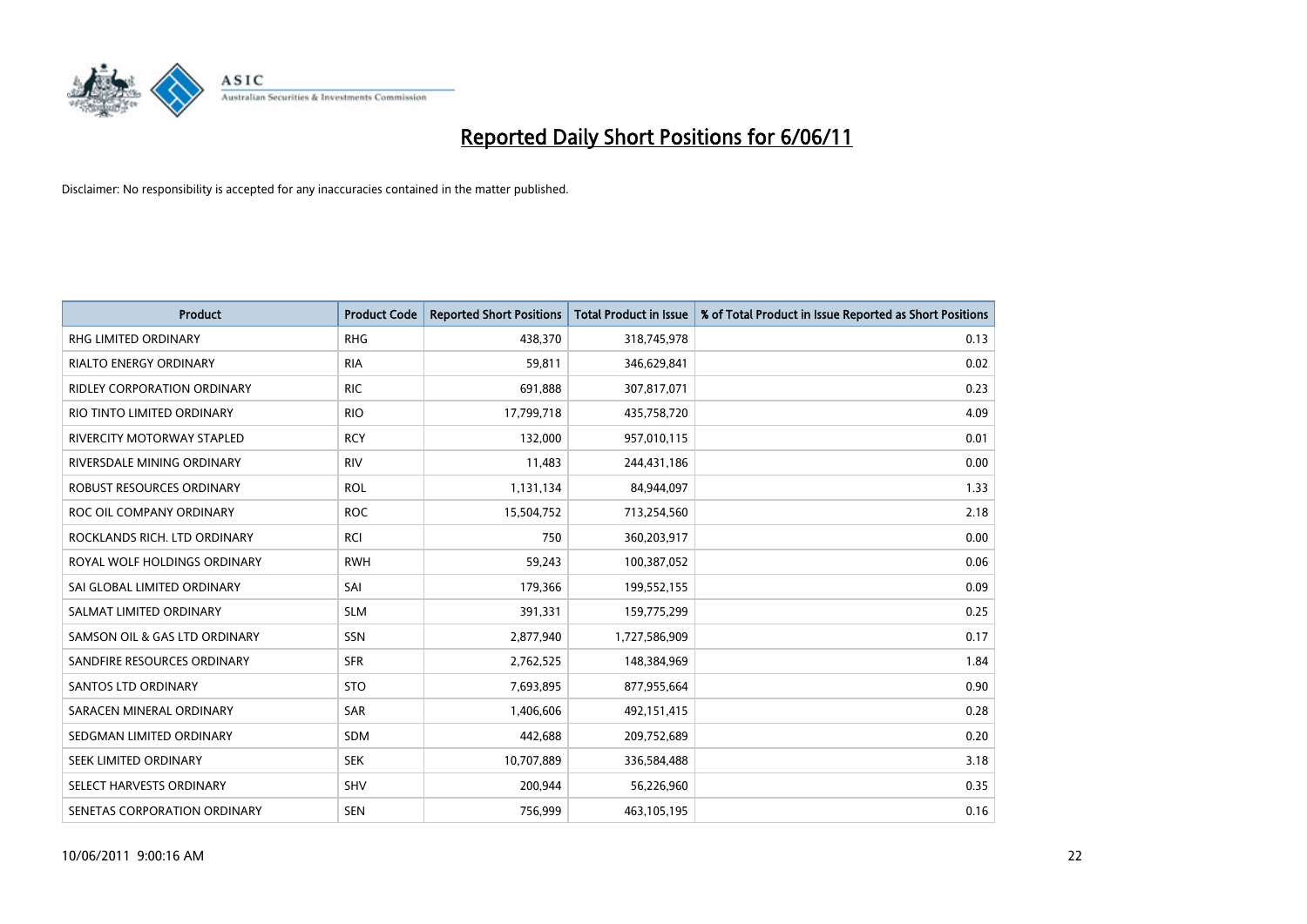

| <b>Product</b>                           | <b>Product Code</b> | <b>Reported Short Positions</b> | <b>Total Product in Issue</b> | % of Total Product in Issue Reported as Short Positions |
|------------------------------------------|---------------------|---------------------------------|-------------------------------|---------------------------------------------------------|
| SENEX ENERGY LIMITED ORDINARY            | SXY                 | 40,616                          | 756,747,445                   | 0.01                                                    |
| SERVCORP LIMITED ORDINARY                | SRV                 | 68,180                          | 98,440,807                    | 0.07                                                    |
| SERVICE STREAM ORDINARY                  | <b>SSM</b>          | 409.096                         | 283,418,867                   | 0.14                                                    |
| SEVEN GROUP HOLDINGS ORDINARY            | <b>SVW</b>          | 1,445,073                       | 306,410,281                   | 0.46                                                    |
| SEVEN WEST MEDIA LTD ORDINARY            | <b>SWM</b>          | 5,050,900                       | 610,327,899                   | 0.81                                                    |
| SIGMA PHARMACEUTICAL ORDINARY            | <b>SIP</b>          | 17,372,037                      | 1,178,626,572                 | 1.46                                                    |
| SILEX SYSTEMS ORDINARY                   | <b>SLX</b>          | 617,108                         | 170,133,997                   | 0.35                                                    |
| SILVER LAKE RESOURCE ORDINARY            | <b>SLR</b>          | 74,430                          | 178,882,838                   | 0.04                                                    |
| SIMS METAL MGMT LTD ORDINARY             | <b>SGM</b>          | 3,055,269                       | 205,393,914                   | 1.46                                                    |
| SINGAPORE TELECOMM. CHESS DEPOSITARY INT | SGT                 | 5,312,549                       | 234,092,504                   | 2.28                                                    |
| SKILLED GROUP LTD ORDINARY               | <b>SKE</b>          | 45,410                          | 233,089,776                   | 0.01                                                    |
| SKY CITY ENTERTAIN, ORDINARY             | <b>SKC</b>          | 108,327                         | 576,958,340                   | 0.02                                                    |
| SKY NETWORK ORDINARY                     | SKT                 | 46,770                          | 389,139,785                   | 0.01                                                    |
| SMS MANAGEMENT, ORDINARY                 | SMX                 | 361,558                         | 67,765,118                    | 0.53                                                    |
| SONIC HEALTHCARE ORDINARY                | <b>SHL</b>          | 6,302,381                       | 388,429,875                   | 1.62                                                    |
| SOUL PATTINSON (W.H) ORDINARY            | SOL                 | 90,582                          | 238,640,580                   | 0.05                                                    |
| SP AUSNET STAPLED SECURITIES             | SPN                 | 5,245,010                       | 2,795,115,439                 | 0.18                                                    |
| SPARK INFRASTRUCTURE STAPLED NOTE & UNIT | SKI                 | 14,604,869                      | 1,326,734,264                 | 1.09                                                    |
| SPDR 200 FUND ETF UNITS                  | <b>STW</b>          | 8                               | 50,339,159                    | 0.00                                                    |
| SPECIALTY FASHION ORDINARY               | <b>SFH</b>          | 594,378                         | 191,786,121                   | 0.31                                                    |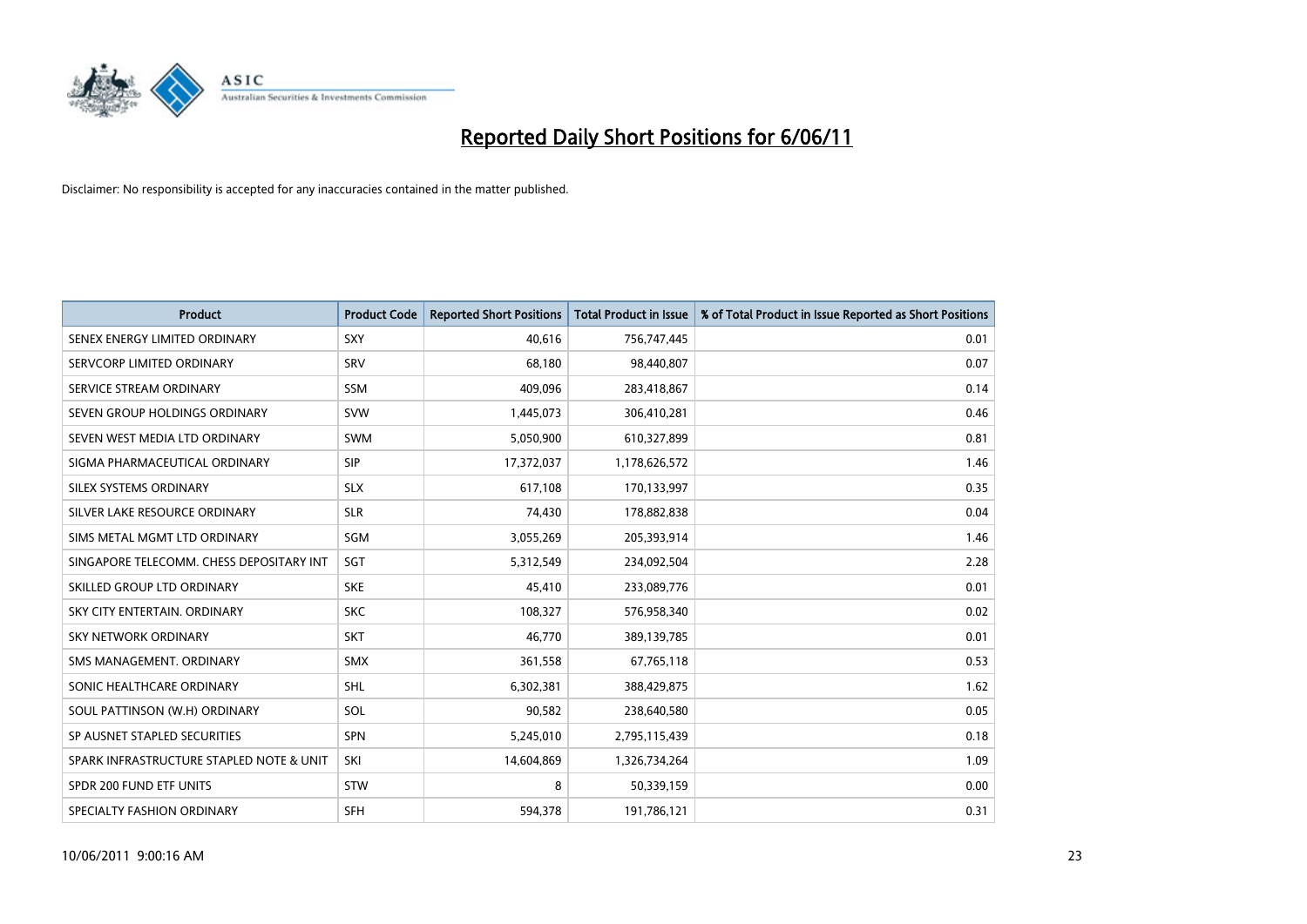

| <b>Product</b>                     | <b>Product Code</b> | <b>Reported Short Positions</b> | <b>Total Product in Issue</b> | % of Total Product in Issue Reported as Short Positions |
|------------------------------------|---------------------|---------------------------------|-------------------------------|---------------------------------------------------------|
| SPOTLESS GROUP LTD ORDINARY        | <b>SPT</b>          | 2,614,748                       | 262,766,725                   | 1.00                                                    |
| ST BARBARA LIMITED ORDINARY        | <b>SBM</b>          | 5,827,284                       | 325,615,389                   | 1.80                                                    |
| STAGING CONNECTIONS ORDINARY       | <b>STG</b>          | 2,917,189                       | 78,317,726                    | 3.72                                                    |
| STANMORE COAL LTD ORDINARY         | <b>SMR</b>          | 73,240                          | 88,270,738                    | 0.08                                                    |
| STARPHARMA HOLDINGS ORDINARY       | <b>SPL</b>          | 199,464                         | 247,560,721                   | 0.08                                                    |
| STH AMERICAN COR LTD ORDINARY      | SAY                 | 9,200                           | 245,846,493                   | 0.00                                                    |
| STH CRS ELECT ENGNR ORDINARY       | <b>SXE</b>          | 2,910                           | 157,512,273                   | 0.00                                                    |
| STHN CROSS MEDIA ORDINARY          | <b>SXL</b>          | 3,482,922                       | 705,712,186                   | 0.49                                                    |
| STOCKLAND UNITS/ORD STAPLED        | <b>SGP</b>          | 8,958,014                       | 2,383,036,717                 | 0.38                                                    |
| STRAITS RES LTD. ORDINARY          | <b>SRO</b>          | 7,751,761                       | 324,655,749                   | 2.38                                                    |
| <b>STW COMMUNICATIONS ORDINARY</b> | SGN                 | 376,160                         | 364,310,964                   | 0.10                                                    |
| SUNCORP GROUP LTD ORDINARY         | <b>SUN</b>          | 9,973,386                       | 1,286,600,980                 | 0.78                                                    |
| SUNDANCE ENERGY ORDINARY           | <b>SEA</b>          | 45,734                          | 276,709,585                   | 0.02                                                    |
| SUNDANCE RESOURCES ORDINARY        | SDL                 | 13,515,315                      | 2,870,657,169                 | 0.46                                                    |
| SUNLAND GROUP LTD ORDINARY         | <b>SDG</b>          | 58.021                          | 224,881,794                   | 0.02                                                    |
| SUPER RET REP LTD ORDINARY         | <b>SUL</b>          | 178,786                         | 130,018,739                   | 0.14                                                    |
| SWICK MINING ORDINARY              | <b>SWK</b>          | 56,057                          | 236,724,970                   | 0.02                                                    |
| SYMEX HOLDINGS ORDINARY            | <b>SYM</b>          | 6,633                           | 189,166,670                   | 0.00                                                    |
| TABCORP HOLDINGS LTD ORDINARY      | <b>TAH</b>          | 3,364,631                       | 688,019,737                   | 0.48                                                    |
| TALENT2 INTERNATION ORDINARY       | <b>TWO</b>          | 95,491                          | 144,422,121                   | 0.07                                                    |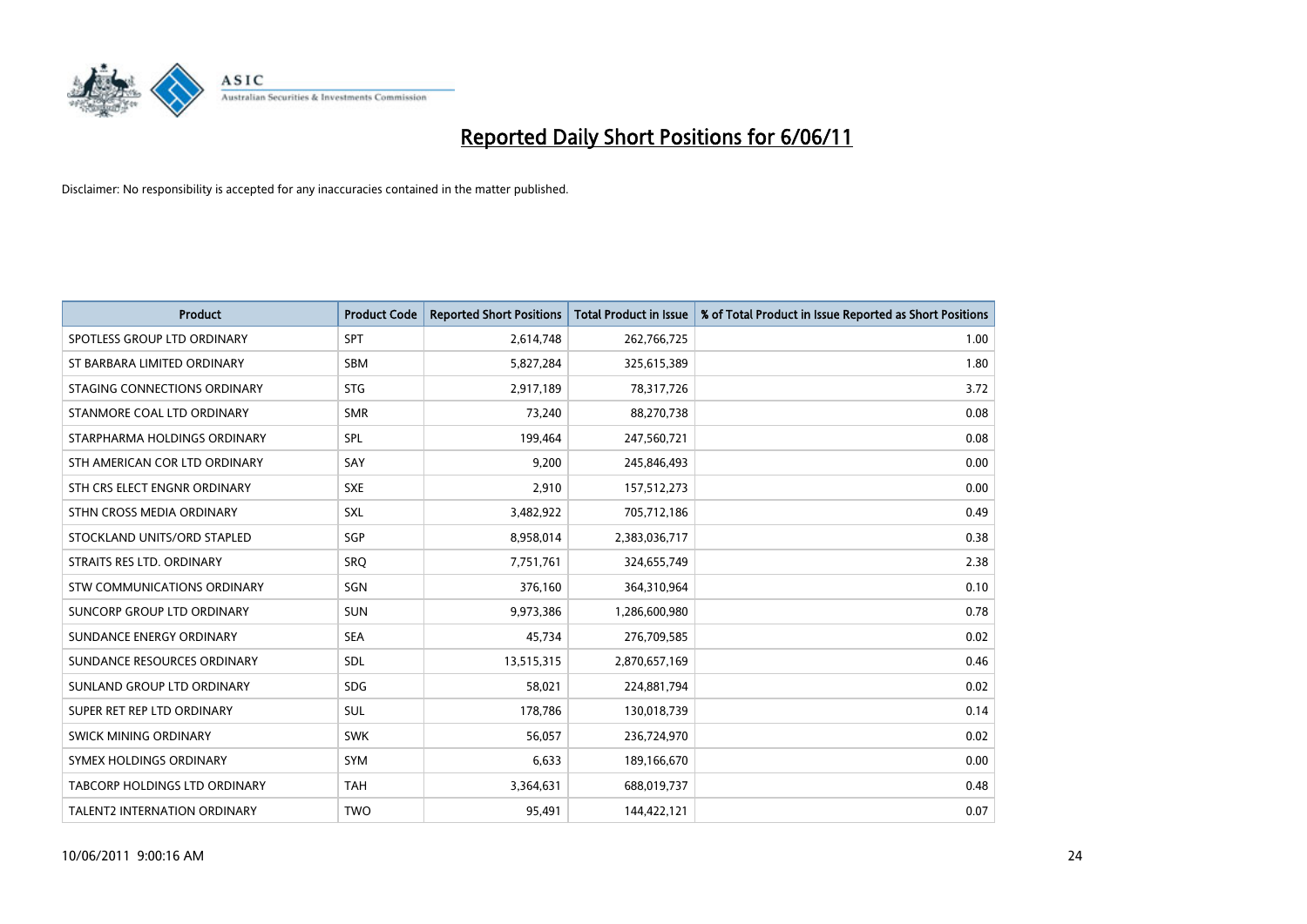

| <b>Product</b>                       | <b>Product Code</b> | <b>Reported Short Positions</b> | <b>Total Product in Issue</b> | % of Total Product in Issue Reported as Short Positions |
|--------------------------------------|---------------------|---------------------------------|-------------------------------|---------------------------------------------------------|
| <b>TALISMAN MINING ORDINARY</b>      | <b>TLM</b>          | 118                             | 130,438,627                   | 0.00                                                    |
| TANAMI GOLD NL ORDINARY              | <b>TAM</b>          | 23,574                          | 260,997,677                   | 0.01                                                    |
| TAP OIL LIMITED ORDINARY             | <b>TAP</b>          | 592,725                         | 240,967,311                   | 0.25                                                    |
| TASSAL GROUP LIMITED ORDINARY        | <b>TGR</b>          | 68,177                          | 146,304,404                   | 0.03                                                    |
| <b>TATTS GROUP LTD ORDINARY</b>      | <b>TTS</b>          | 13,011,907                      | 1,318,683,208                 | 0.98                                                    |
| TELECOM CORPORATION ORDINARY         | <b>TEL</b>          | 30,406,607                      | 1,924,665,206                 | 1.57                                                    |
| TELSTRA CORPORATION. ORDINARY        | <b>TLS</b>          | 57,072,645                      | 12,443,074,357                | 0.44                                                    |
| TEN NETWORK HOLDINGS ORDINARY        | <b>TEN</b>          | 39,262,797                      | 1,045,236,720                 | 3.73                                                    |
| TERANGA GOLD CORP CDI 1:1            | <b>TGZ</b>          | 313,704                         | 150,340,337                   | 0.20                                                    |
| TFS CORPORATION LTD ORDINARY         | <b>TFC</b>          | 65,944                          | 275,789,494                   | 0.02                                                    |
| THE REJECT SHOP ORDINARY             | <b>TRS</b>          | 864,732                         | 26,033,570                    | 3.34                                                    |
| THOR MINING PLC CHESS DEPOSITARY 1:1 | <b>THR</b>          | 2,307                           | 222,489,120                   | 0.00                                                    |
| THORN GROUP LIMITED ORDINARY         | <b>TGA</b>          | 6,263                           | 129,858,924                   | 0.00                                                    |
| THUNDELARRA EXPLOR. ORDINARY         | <b>THX</b>          | 8,483                           | 153,578,927                   | 0.01                                                    |
| <b>TIGER RESOURCES ORDINARY</b>      | <b>TGS</b>          | 137,238                         | 669,035,549                   | 0.02                                                    |
| TIMBERCORP LIMITED ORDINARY          | <b>TIM</b>          | 90,074                          | 352,071,429                   | 0.02                                                    |
| TISHMAN SPEYER UNITS                 | <b>TSO</b>          | 58,794                          | 338,440,904                   | 0.01                                                    |
| TNG LIMITED ORDINARY                 | <b>TNG</b>          | 4,321                           | 284,803,062                   | 0.00                                                    |
| TOLL HOLDINGS LTD ORDINARY           | <b>TOL</b>          | 23,829,754                      | 710,128,531                   | 3.33                                                    |
| TORO ENERGY LIMITED ORDINARY         | <b>TOE</b>          | 35,404                          | 964,936,676                   | 0.00                                                    |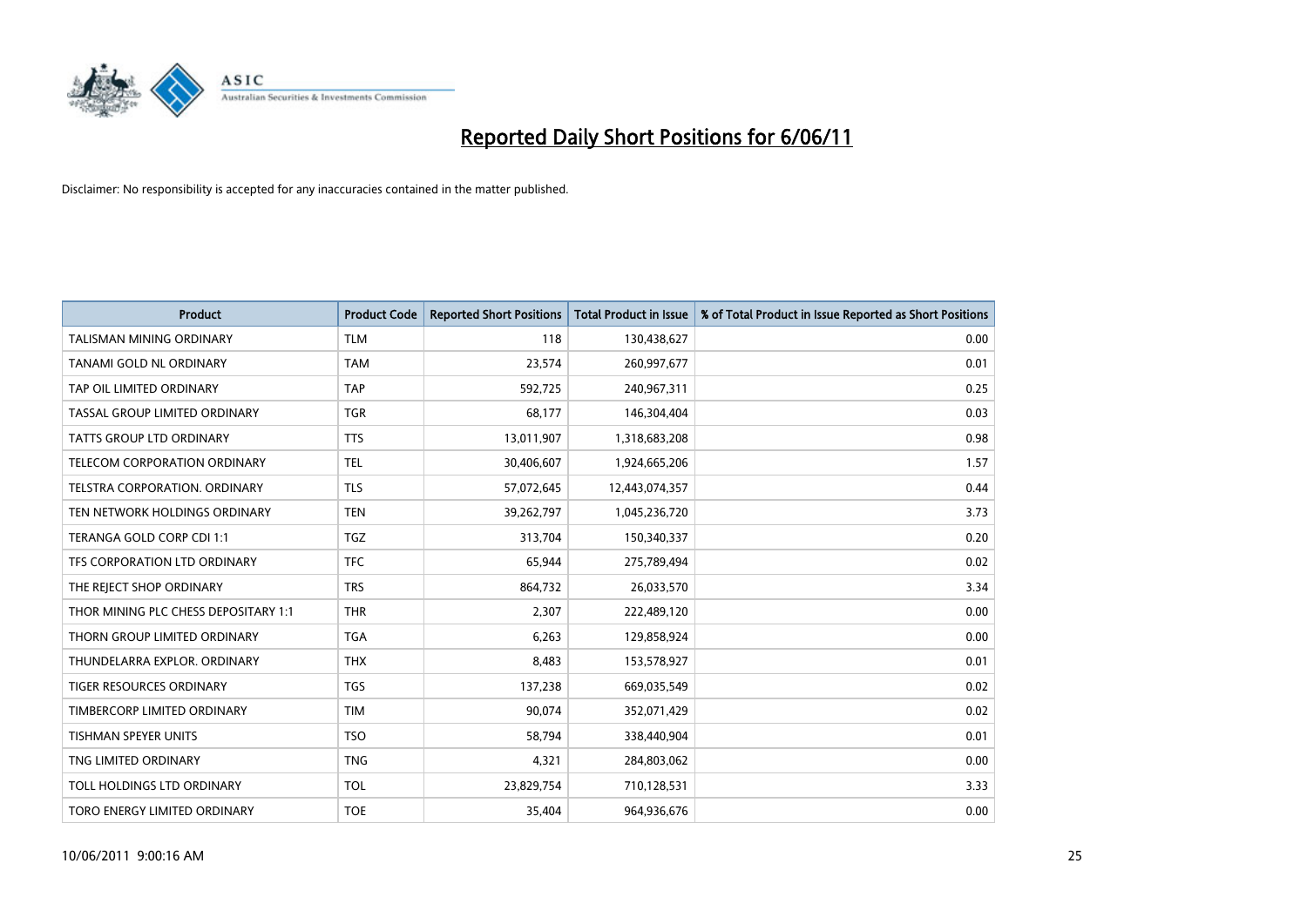

| <b>Product</b>                            | <b>Product Code</b> | <b>Reported Short Positions</b> | Total Product in Issue | % of Total Product in Issue Reported as Short Positions |
|-------------------------------------------|---------------------|---------------------------------|------------------------|---------------------------------------------------------|
| <b>TOWER LIMITED ORDINARY</b>             | <b>TWR</b>          | 745,118                         | 263,603,448            | 0.28                                                    |
| TOX FREE SOLUTIONS ORDINARY               | <b>TOX</b>          | 30,251                          | 92,630,478             | 0.03                                                    |
| TPG TELECOM LIMITED ORDINARY              | <b>TPM</b>          | 4,316,044                       | 783,481,644            | 0.54                                                    |
| TRANSFIELD SERV INFR STAPLED SECURITIES   | <b>TSI</b>          | 16,604                          | 438,756,421            | 0.00                                                    |
| <b>TRANSFIELD SERVICES ORDINARY</b>       | <b>TSE</b>          | 6,984,004                       | 549,715,957            | 1.26                                                    |
| TRANSPACIFIC INDUST, ORDINARY             | <b>TPI</b>          | 10,531,873                      | 960,638,735            | 1.07                                                    |
| TRANSURBAN GROUP TRIPLE STAPLED SEC.      | <b>TCL</b>          | 5,019,933                       | 1,443,543,731          | 0.34                                                    |
| TREASURY WINE ESTATE ORDINARY             | <b>TWE</b>          | 7,545,125                       | 647,227,144            | 1.17                                                    |
| TRINITY GROUP STAPLED SECURITIES          | <b>TCO</b>          | 3,419                           | 203,405,927            | 0.00                                                    |
| TROY RESOURCES NL ORDINARY                | <b>TRY</b>          | 27,754                          | 87,970,323             | 0.03                                                    |
| UGL LIMITED ORDINARY                      | UGL                 | 5,747,319                       | 166,047,171            | 3.42                                                    |
| UNILIFE CORPORATION CDI US PROHIBITED     | <b>UNS</b>          | 612,757                         | 273,378,408            | 0.22                                                    |
| VALAD PROPERTY GROUP STAPLED US PROHIBIT. | <b>VPG</b>          | 2,741,172                       | 115,108,116            | 2.38                                                    |
| <b>VDM GROUP LIMITED ORDINARY</b>         | <b>VMG</b>          | 11,116                          | 193,127,749            | 0.01                                                    |
| <b>VENTURE MINERALS ORDINARY</b>          | <b>VMS</b>          | 158,639                         | 220,943,592            | 0.07                                                    |
| VIRGIN BLUE HOLDINGS ORDINARY             | <b>VBA</b>          | 42,962,906                      | 2,210,197,600          | 1.93                                                    |
| VISION GROUP HLDGS ORDINARY               | <b>VGH</b>          | 78,000                          | 74,197,532             | 0.11                                                    |
| <b>VITA GROUP LTD ORDINARY</b>            | <b>VTG</b>          | 75,190                          | 142,499,800            | 0.05                                                    |
| VITERRA INC CDI 1:1                       | <b>VTA</b>          | 3,828                           | 68,629,939             | 0.01                                                    |
| <b>WAREHOUSE GROUP ORDINARY</b>           | <b>WHS</b>          | 35,013                          | 311,195,868            | 0.01                                                    |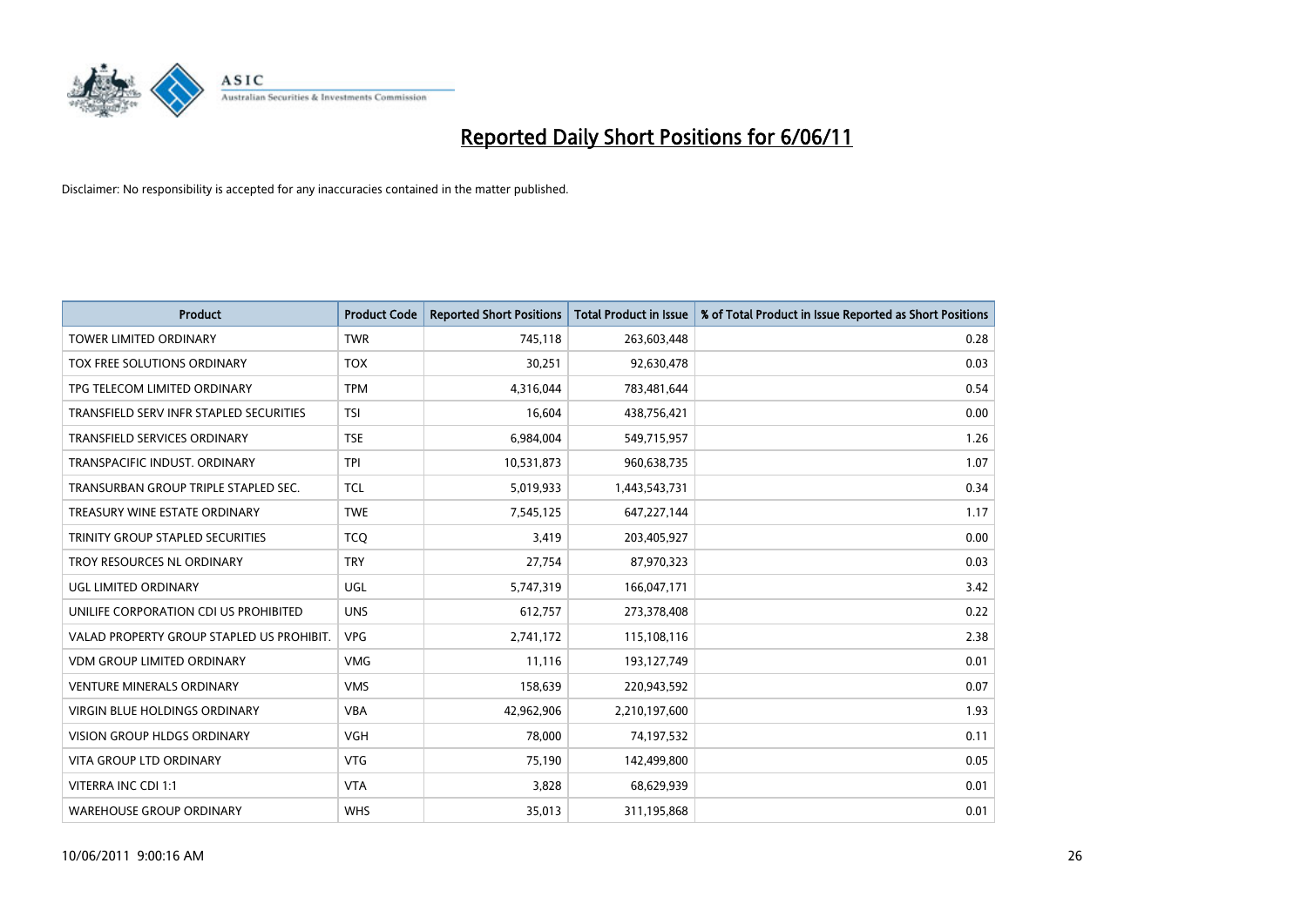

| <b>Product</b>                         | <b>Product Code</b> | <b>Reported Short Positions</b> | <b>Total Product in Issue</b> | % of Total Product in Issue Reported as Short Positions |
|----------------------------------------|---------------------|---------------------------------|-------------------------------|---------------------------------------------------------|
| <b>WATPAC LIMITED ORDINARY</b>         | <b>WTP</b>          | 53,548                          | 183,341,382                   | 0.02                                                    |
| <b>WDS LIMITED ORDINARY</b>            | <b>WDS</b>          | 701                             | 144,055,662                   | 0.00                                                    |
| WEBIET LIMITED ORDINARY                | <b>WEB</b>          | 397,285                         | 76,654,002                    | 0.52                                                    |
| <b>WESFARMERS LIMITED ORDINARY</b>     | <b>WES</b>          | 22,228,044                      | 1,005,426,682                 | 2.18                                                    |
| WESFARMERS LIMITED PARTIALLY PROTECTED | <b>WESN</b>         | 81,369                          | 151,645,480                   | 0.04                                                    |
| <b>WESTERN AREAS NL ORDINARY</b>       | <b>WSA</b>          | 7,180,816                       | 179,735,899                   | 3.99                                                    |
| WESTERN DESERT RES. ORDINARY           | <b>WDR</b>          | 948                             | 164,403,120                   | 0.00                                                    |
| WESTFIELD GROUP ORD/UNIT STAPLED SEC   | <b>WDC</b>          | 11,044,612                      | 2,308,988,539                 | 0.45                                                    |
| WESTFIELD RETAIL TST UNIT STAPLED      | <b>WRT</b>          | 28,591,139                      | 3,054,166,195                 | 0.95                                                    |
| WESTPAC BANKING CORP ORDINARY          | <b>WBC</b>          | 32,894,124                      | 3,009,658,150                 | 1.07                                                    |
| WHITE ENERGY COMPANY ORDINARY          | <b>WEC</b>          | 10,555,987                      | 316,104,241                   | 3.33                                                    |
| <b>WHITEHAVEN COAL ORDINARY</b>        | <b>WHC</b>          | 1,161,739                       | 493,800,069                   | 0.24                                                    |
| WHK GROUP LIMITED ORDINARY             | <b>WHG</b>          | 80,921                          | 265,142,652                   | 0.03                                                    |
| <b>WILDHORSE ENERGY ORDINARY</b>       | <b>WHE</b>          | 26,413                          | 227,117,335                   | 0.01                                                    |
| WINDIMURRA VANADIUM ORDINARY           | <b>WVL</b>          | 163,685                         | 154,278,674                   | 0.11                                                    |
| WOODSIDE PETROLEUM ORDINARY            | <b>WPL</b>          | 3,090,378                       | 793,229,820                   | 0.37                                                    |
| WOOLWORTHS LIMITED ORDINARY            | <b>WOW</b>          | 5,373,356                       | 1,216,483,670                 | 0.44                                                    |
| WORLEYPARSONS LTD ORDINARY             | <b>WOR</b>          | 5,210,382                       | 241,665,644                   | 2.14                                                    |
| WOTIF.COM HOLDINGS ORDINARY            | <b>WTF</b>          | 10,452,311                      | 211,209,444                   | 4.92                                                    |
| WPG RES LTD ORDINARY                   | <b>WPG</b>          | 264,371                         | 247,759,340                   | 0.11                                                    |